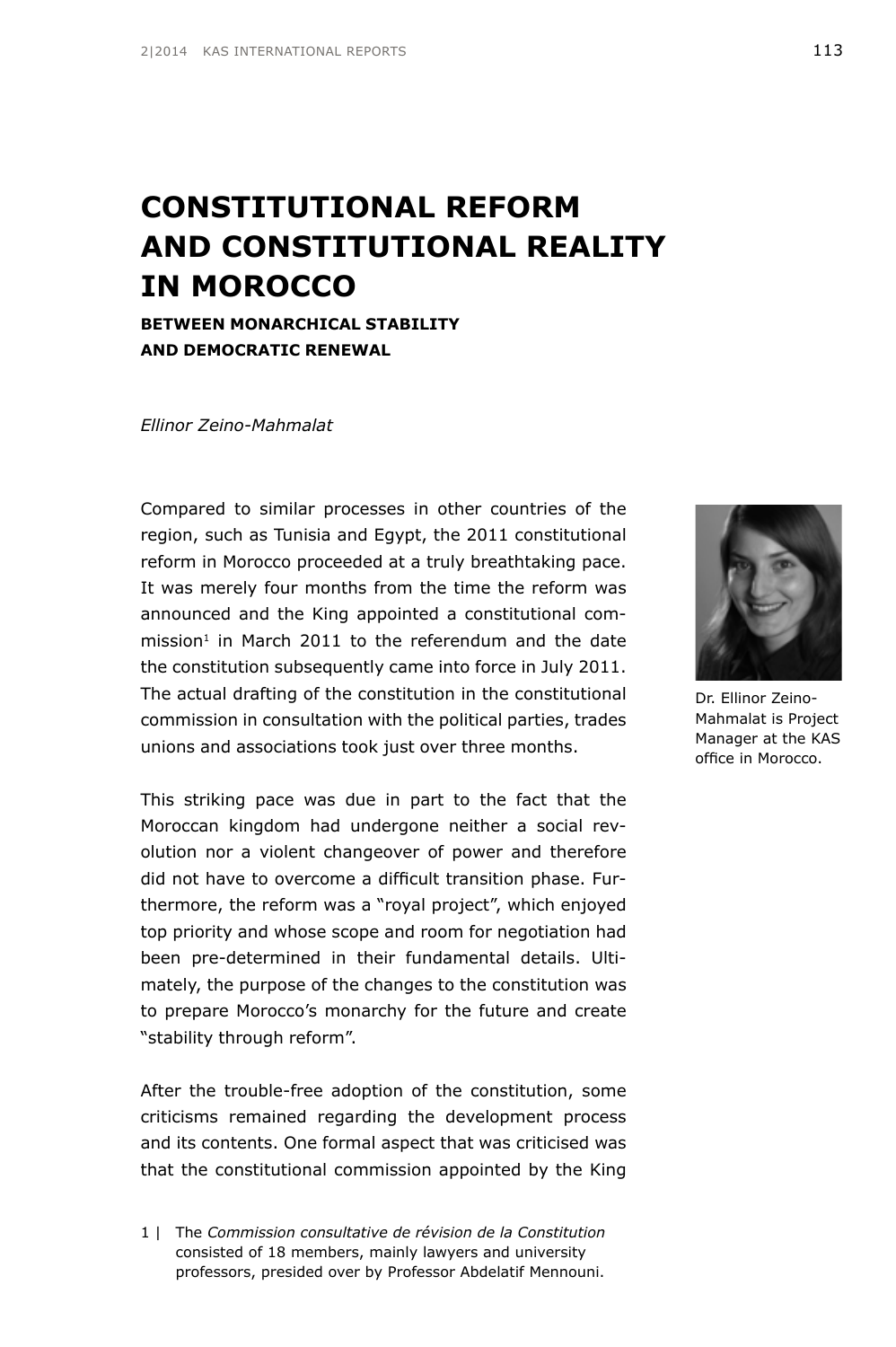was not democratically legitimized and sat behind closed doors.2 Criticisms of the contents included the resurfacing of the controversial former article 19, which defined the King's dominant political and religious position of power, in article 41 and 42. The abolition of article 19 had been one of the main demands of the Moroccan protest movement of the Arab Spring.<sup>3</sup> Some information also emerged subsequently from among the ranks of the constitutional commission confirming that there are different versions of the text of the constitution.4

**Compared to the 1996 constitution the new one establishes the independence of the judiciary in law and enshrines far-reaching basic and human rights.** 

Despite the criticism, the 2011 constitution can be regarded as a milestone in Morocco's constitutional history. Compared to the 1996 constitution, it gives the government

and parliament greater scope for political action vis-à-vis the King, establishes the independence of the judiciary in law and enshrines far-reaching basic and human rights. Theoretically, it could thus form the basis for a constitutional and even a semi-parliamentary monarchy.<sup>5</sup> The constitutional foundations exist, but the challenge now is to achieve an effective and credible implementation and application of the constitutional principles. This will require the reform of existing legislation as well as the passing of

- 2 | See Souleiman Bencheikh, "Bilan. Constitution: Deux ans pour rien", *TelQuel,* 8 Jul 2013, http://telquel-online.com/content/ bilan-constitution-deux-ans-pour-rien (accessed 29 Jan 2014).
- 3 | According to Anja Hoffmann and Christoph König, the abolition of article 19 was one of the few points on which the different activists of the M20 movement agreed. Anja Hoffmann and Christoph König, "Scratching the Democratic Façade: Framing Strategies of the 20 February Movement", *Mediterranean Politics*, No. 1, Vol. 18, 16; see also Vish Sakthivel, "Morocco's Adl wal-Ihsan: They'll Be Back", Fikra Forum, 17 Apr 2013, <http://fikraforum.org/?p=3214> (accessed 13 Jan 2014).
- 4 | On the one hand, there are differences in terminology between the Arabic and the French versions; on the other, there are also differences in the text presented by the King, the text of the referendum and the text ultimately published in the *Bulletin Officiel*. See Souleiman Bencheikh, "Le match parfait de Mohammed VI", *TelQuel*, 10 Jul 2013, [http://telquel](http://telquel-online.com/content/le-match-parfait-de-mohammed-vi)[online.com/content/le-match-parfait-de-mohammed-vi](http://telquel-online.com/content/le-match-parfait-de-mohammed-vi) (accessed 29 Jan 2014).
- 5 | Mohammed Hashas remains more sceptical. He considers the new constitution a "transitory constitution" that cannot, in its current form, give birth to a parliamentary monarchy. See Mohammed Hashas, "Moroccan Exceptionalism Examined: Constitutional Insights pre- and post-2011", *IAI Working Papers*, 10 Dec 2013, [http://iai.it/content.asp?contentid=](http://iai.it/content.asp?contentid=1032) [1032](http://iai.it/content.asp?contentid=1032) (accessed 3 Feb 2014).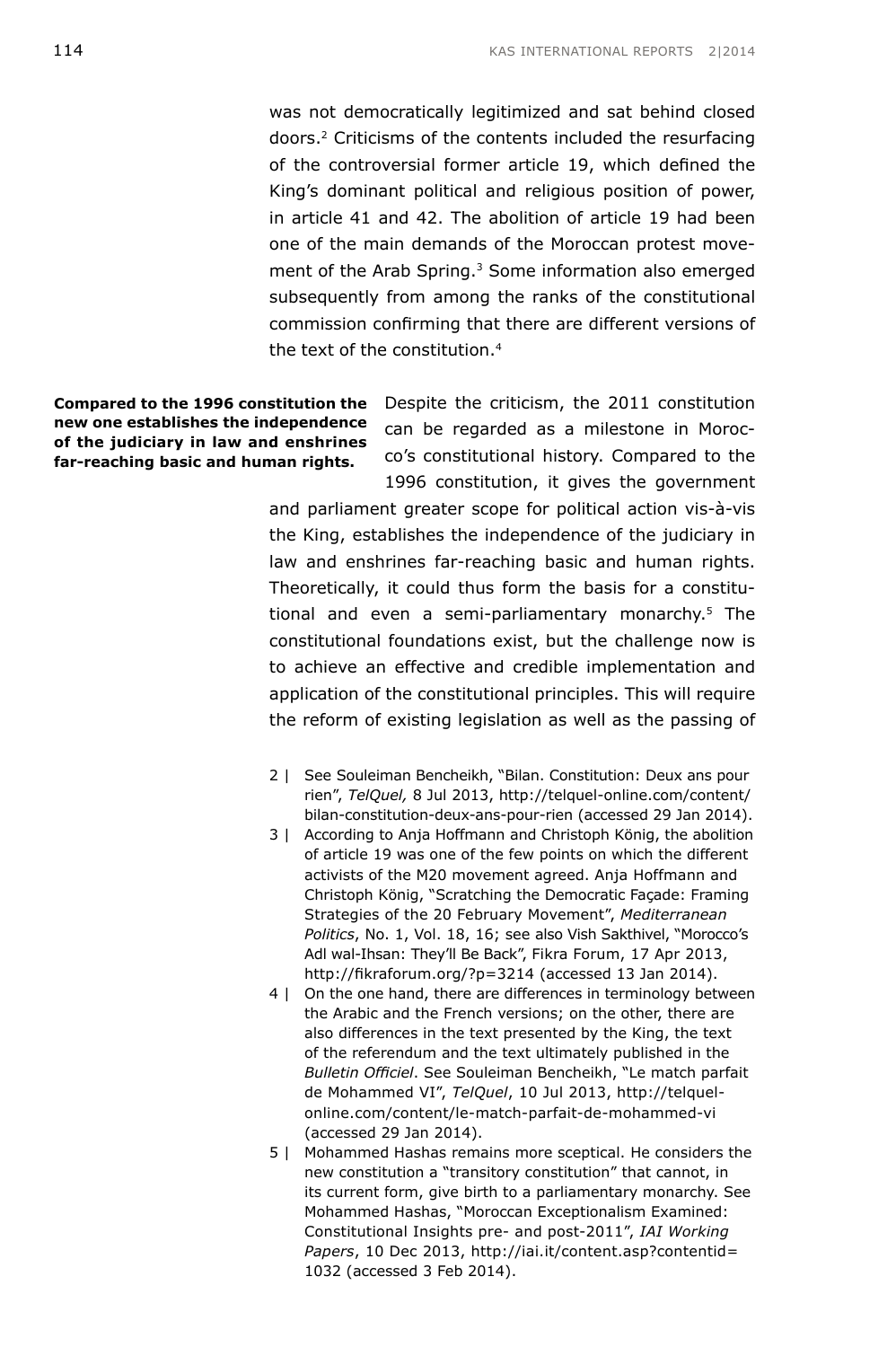new organic laws, without which the constitutional principles would remain pure lip service. The new constitution envisages 19 of these organic laws (*lois organiques*), which are intended to determine the details. Only four of these laws have been implemented to date.

In view of the fact that the constitutional reform proceeded successfully and virtually without any problems, Morocco is frequently depicted within the kingdom as an "island of stability" and an "exception" within the region. The constitution indeed represents a legal template for political stability through democratic renewal. The question now is what balance between monarchical stability and democratic change the kingdom will aim for. To assess the success<sup>6</sup> of the 2011 constitutional reform one needs to examine the constitutional innovations and principles on the one hand and constitutional practice and application on the other. The most important points to consider when carrying out the assessment are the separation of powers within the state as well as the available measures to counter any attempts to monopolise power. The second important area to consider is the granting of basic rights, freedoms and participatory rights of individual citizens against the state as well as the degree to which the state respects pluralism and diversity.

### **"DUAL EXECUTIVE": KING AND HEAD OF GOVERNMENT IN AN UNEQUAL POWER GAME**

According to the new constitution, the King remains the head of state (article 42), the highest religious authority (*amir al-muminin*) (article 41), guarantor of state security, national unity and independence, guarantor of the independence of the justice system, commander-in-chief of the military as well as the chief arbiter between the institutions. With the new constitution, the King is no longer sacred, but an inviolable person to whom respect is due (article 46). He remains the central figure within the state. His role is not limited to symbolic and representative functions. As head of state and highest religious authority, he has crucial influence over the country's political, socio-cultural and religious orientation. The King manages all issues

<sup>6 |</sup> What is meant by success in this context is political stability through democratic renewal.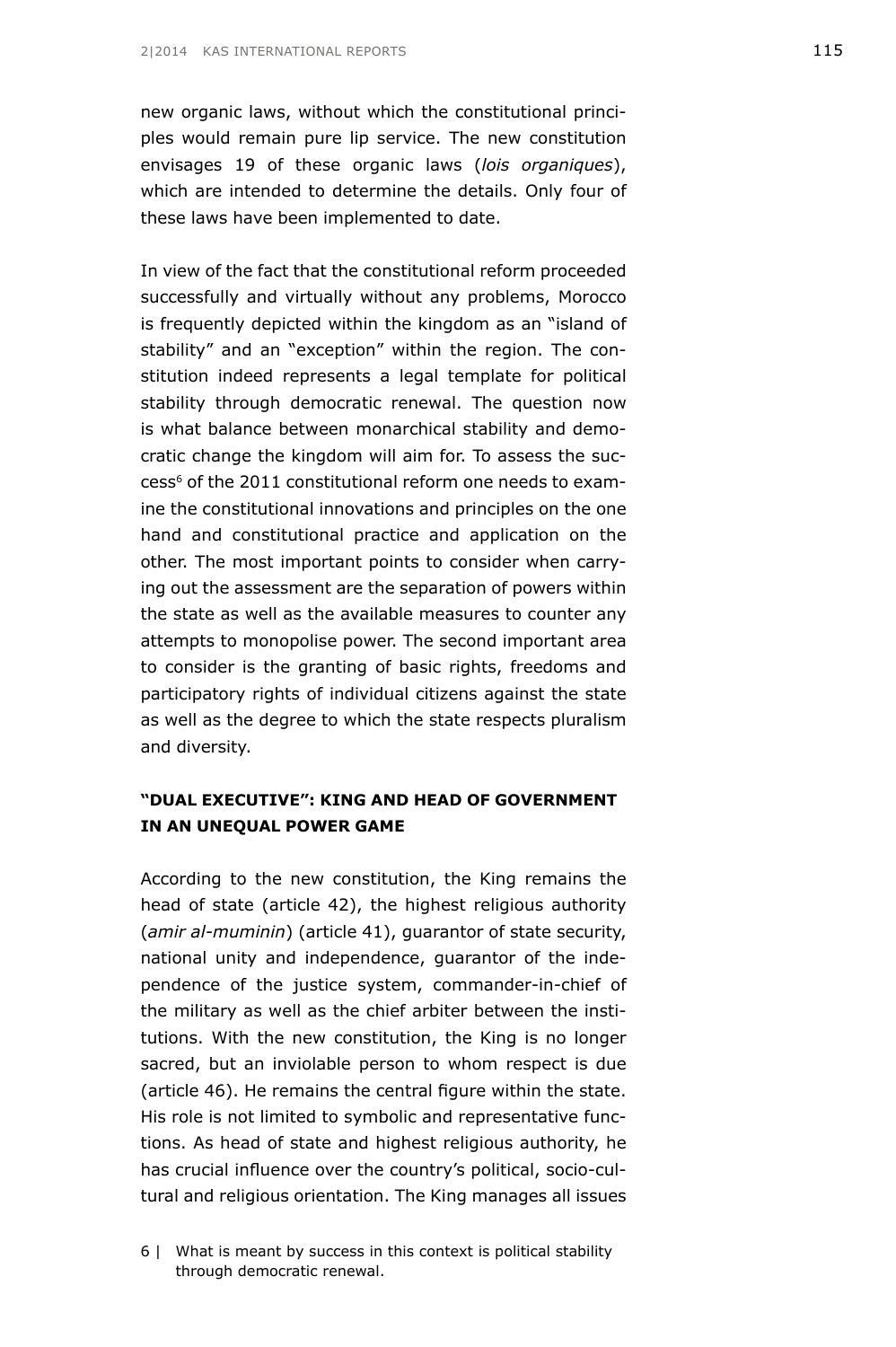crucial to the interests of the state and important political and religious decisions by *dahir* (royal decree). In addition, the King can issue directives (*hautes instructions royales*) to the head of government or other decision-makers. The constitution does not specify precisely where the royal directives are placed in the hierarchy of Moroccan law.<sup>7</sup> However, one can assume that they will not be questioned or overseen by any other government body.

Where religion is concerned, the King has the exclusive prerogative to make decisions. Official religious rulings (*fatawa*, sing. *fatwa*) can only be issued by the Supreme Ulama Council, headed by the King. This bundling of political power (in the role of the head of state) and the highest religious authority (as Commander of the Faithful) constitutes the King's special power status and inviolability. It is also one of the aspects of the present system that attracts the harshest criticism from the non-parliamentary Islamist opposition (*al-Adl wa al-Ihsan*).

The 2011 constitutional reform gave the office of the head of government greater legal authority and enhanced its importance within the executive as the second political

**According to article 47, the King will appoint the candidate whose party has gained the majority in the parliamentary elections Head of Government for the first time.**

King. Changing the designation of the office from "Prime Minister", who had been *primus inter pares*, to "Head of Government" was intended to emphasise this adjustment in

pole beside the prominent role played by the

importance. According to article 47, the King will appoint the candidate whose party has gained the majority in the parliamentary elections Head of Government for the first time. This should prevent him from appointing minority candidates or technocrats in the future, as happened in 2002 with the appointment of independent Prime Minister Driss Jettou, for example. This new constitutional provision strengthens the political office and the political reputation of the Head of Government.

A further innovation illustrating the "dual executive" is the legal embodiment of the Government Council headed by the Head of Government (Conseil du Gouvernement)

7 | According to Mohammed Madani, a lawyer at the Mohammed V University in Rabat, the directives are above the law. Statement made on 7 Jun 2013 at a political debate in Rabat.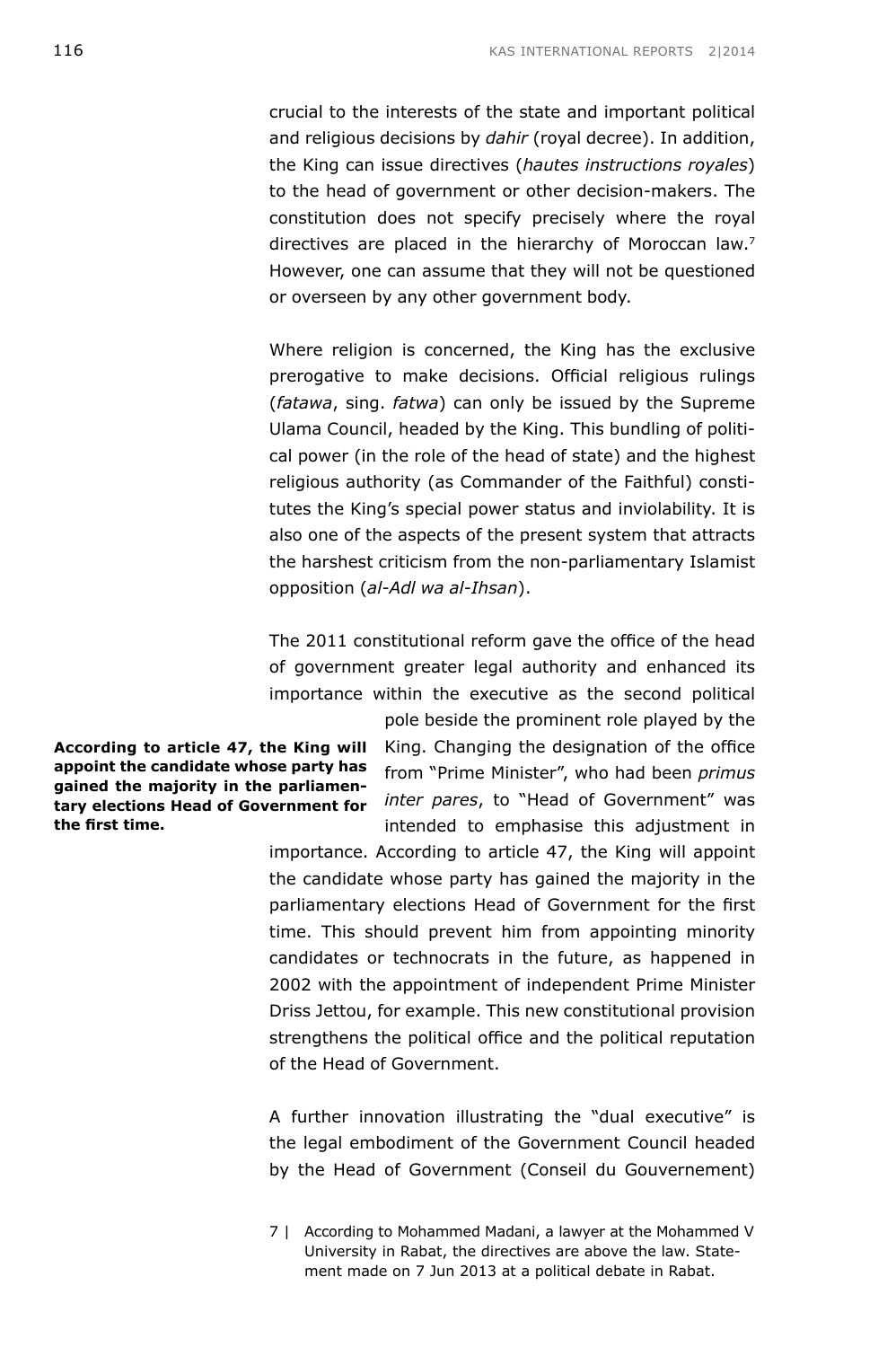in conjunction with the Council of Ministers (Conseil des Ministres) presided over by the King. While the Council of Ministers (article 49) has sole authority to make strategic political decisions, involving matters such as fundamental draft bills and proposals for constitutional changes as well as the appointment of walis, governors and other high officials of particular strategic importance, the Council of Government (article 92) is left with general political decisions and directives.

This allocation of complementary functions to the Council of Government and Council of Ministers and other areas where the King and the Head of Government have to act in collaboration with each other suggest a certain amount of constitutionally enshrined "sharing" of executive power. This power sharing includes, for instance, the fact that, with a few exceptions, all royal *dahirs* have to be countersigned by the Head of Government (article 42). Mutual consultation between King and Head of Government, for instance in the event of the dissolution of parliament or the dismissal of ministers, as well as the requirement for the Head of Government to countersign many royal actions represent first signs of a system of checks and balances.

The majority of the Moroccan media and experts in constitutional matters have a similar opinion on the question whether the new constitution means that the model of the "executive monarchy", in which the King not only rules, but governs as well, has been replaced by the model of a "constitutional parliamentarian monarchy".<sup>8</sup> The consensus is: "The King continues to gov-**The Head of Government has become a**  ern – but no longer on his own."9 There are **second person to hold executive power.**  now two poles in the executive, albeit two **sions about the general course to follow**  very unequal ones. The Head of Government **in political or social matters.**has become a second person to hold executive power besides the King. The King continues to make the decisions about the general course to follow in political, social, economic or religious matters without having

- 8 | Article 1 of the new constitution describes Morocco as a "constitutional, democratic, parliamentarian and social monarchy".
- 9 | According to Abderrahmane Haddad, "Le partage des compétences en matière de nomination des hauts fonctionnaires de l'Etat entre le roi et le chef du gouvernement", *L'Opinion*, 23 Aug 2012, [http://lopinion.ma/def.asp?codelangue=23&](http://lopinion.ma/def.asp?codelangue=23&id_info=27384) [id\\_info=27384](http://lopinion.ma/def.asp?codelangue=23&id_info=27384) (accessed 13 Jan 2014).

**The King continues to make the deci-**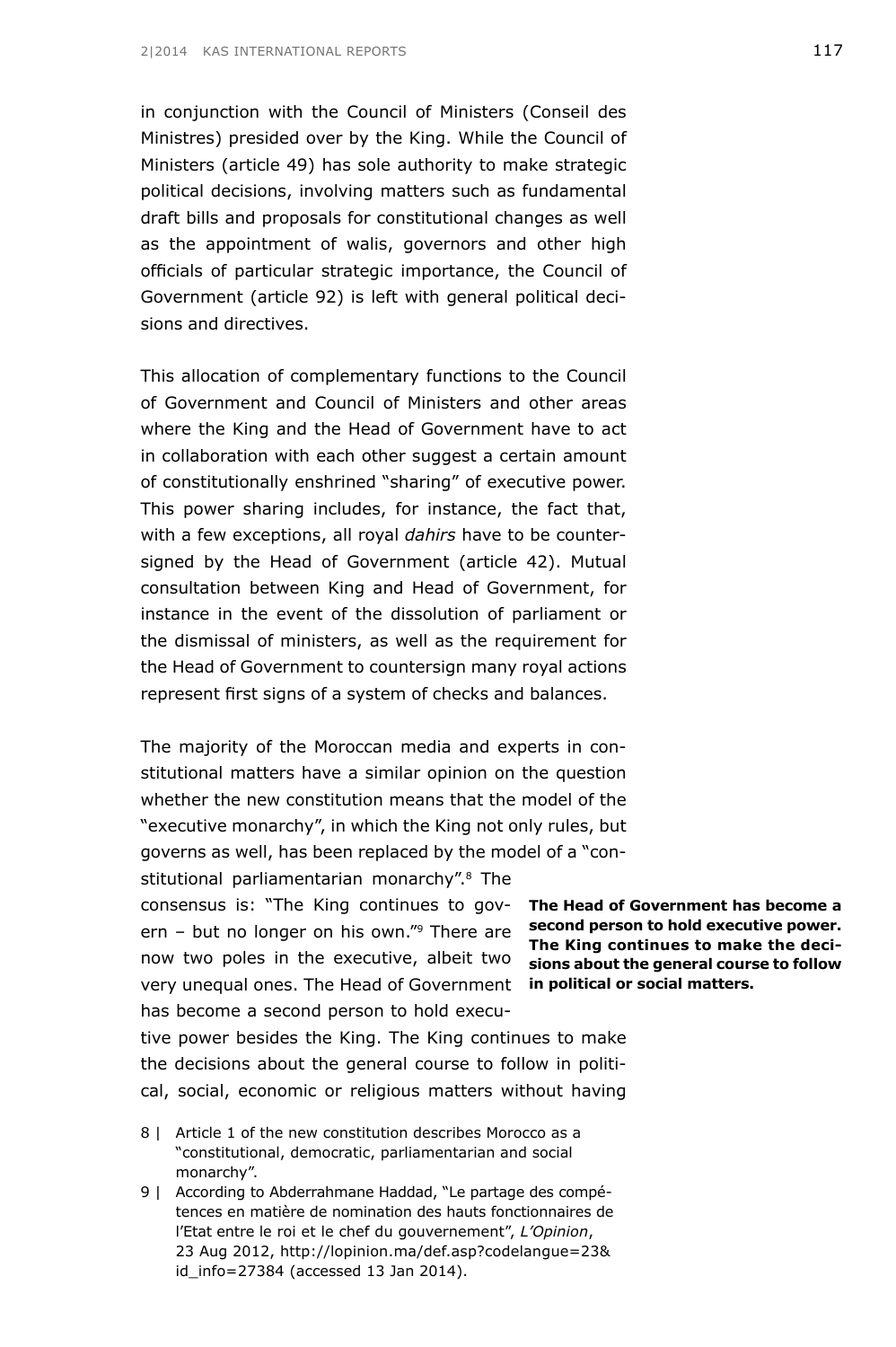to fear substantial restrictions. Jurist David Melloni speaks of "collaboration" or "cohabitation" between the King as the established actor and the Head of Government as a new actor. According to Melloni, the new constitution has introduced a far-reaching rebalancing of powers as well as a strengthening of the Head of Government through the recognition of democratic majorities, albeit with the King retaining his supremacy.<sup>10</sup>

Political practice has shown that the King and the *makhzan* power centre established around the King continue to exert political and economic influences that are not reflected in the constitution. According to Larbi Benothmane, a lawyer and professor at the Mohamed V University – Agdal in Rabat, the balance of power and the power sharing described in the constitution do not correspond to the King's actual position and to political reality.<sup>11</sup> Informal power sharing and informal centres of power continue to determine political reality beyond the constitution. The informal centre of power around the Palace includes, in particular, the circle of royal advisers, which was developed into a type of shadow cabinet when the PJD took over the government in 2012. The royal advisers work on all important political dossiers affecting the country and are able to act as the agenda setters and provide impulses for decisions on political strategy.

**It was above all leading political actors from the governing coalition who emphasised and strengthened the King's special executive position through their political actions.**

Since the constitutional reform, political practice has proved highly consistent with respect to the King's dominant executive position. It was, in fact, not only the King himself who

bolstered his executive position through occasional interventions in political decisions made by the government. It was above all leading political actors from the governing coalition who emphasised and strengthened the King's special executive position through their political actions.

During his first governing coalition (2012 to 2013), the Head of Government and PJD party leader Abdelilah Benkirane was occasionally accused of an excessive strategy

- 10 | See David Melloni, "La Constitution marocaine de 2011: Une mutation des ordres politique et juridique marocains", *Pouvoirs*, 2013, No. 145, 10 and 17.
- 11 | According to Benabdallah on 7 Jun 2013 at a political debate in Rabat.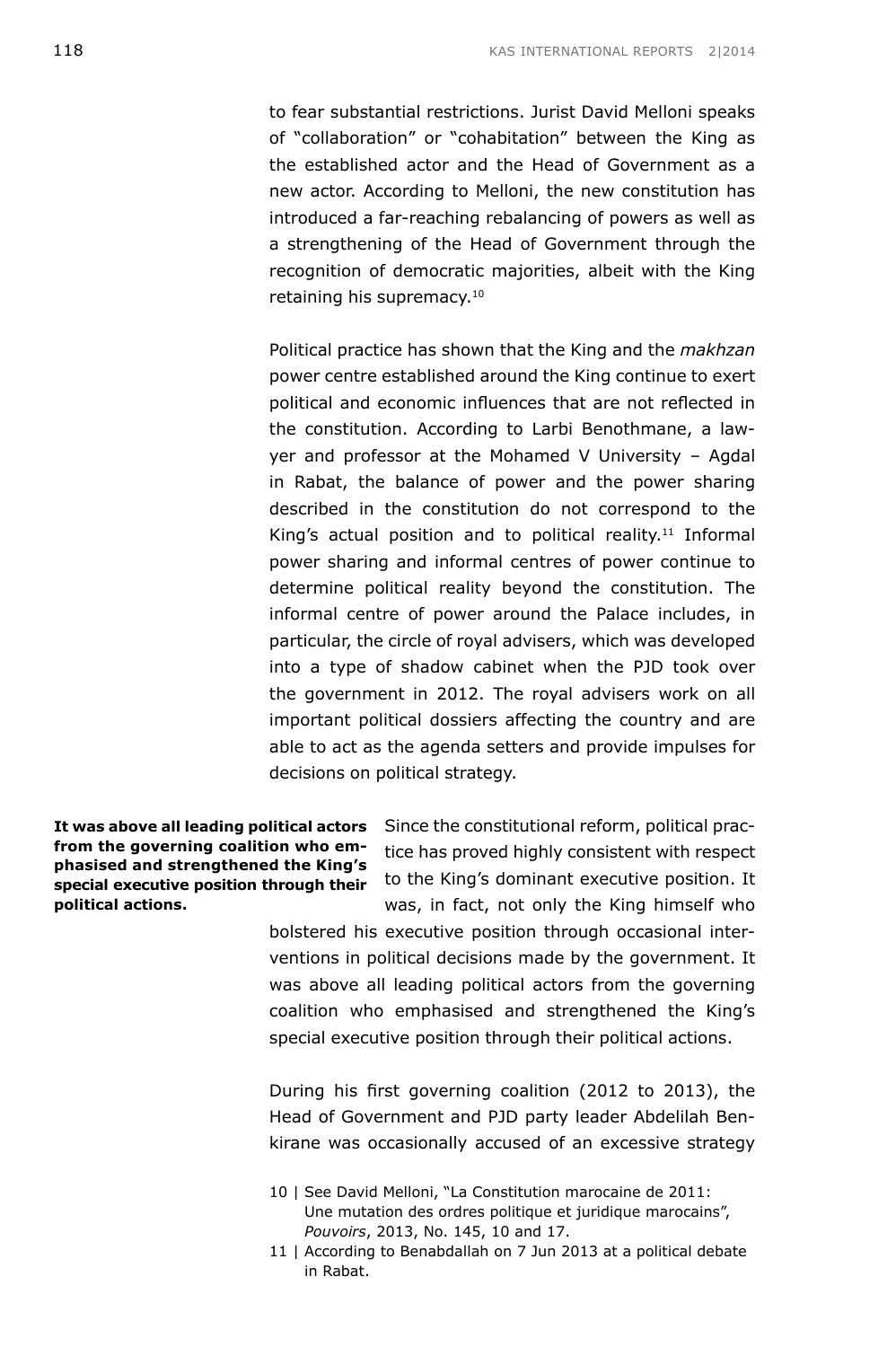of ingratiation and appeasement towards the King. He was said to be "more royalist than the King" in his behaviour and "to degrade himself to merely following orders".12 Even within his own party, Benkirane was criticised for not sufficiently exercising the rights he has against the King, which are quaranteed in the constitution.<sup>13</sup> Over the last few years, Head of Government Benkirane has demonstrated his loyalty and subordination to the King by making statements such as "le patron c'est Lui (le Roi)" (he [the King] is the boss) and "on ne marchande pas avec le Roi" (one does not bargain with the King), indicating his unwillingness to take up a potential fight for power to strengthen the government.

The government leadership has largely accepted the fact that the King intervenes in the political action, sometimes (pro)actively, sometimes reactively,14 and occasionally in direct competition with government activities. In some instances, the King ignored the opinion of the Head of Government or even counteracted or reversed decisions made by the government. The media interpreted the royal speech

- 12 | According to Mohammed Madani, quoted by Beat Stauffer, "Glänzende Fassaden, wackliger Untergrund", *Neue Zürcher Zeitung*, 29 Nov 2013, <http://nzz.ch/1.18194364> (accessed 13 Jan 2014).
- 13 | See Ali Hassan Eddehbi, "Portrait. L'enfant terrible du PJD", *TelQuel*, 24 May 2013, [http://telquel-online.com/Actualite/](http://telquel-online.com/Actualite/Maroc/Portrait-L-enfant-terrible-du-PJD/571) [Maroc/Portrait-L-enfant-terrible-du-PJD/571](http://telquel-online.com/Actualite/Maroc/Portrait-L-enfant-terrible-du-PJD/571) (accessed 29 Jan 2014).
- 14 | See Thierry Desrues, "First Year of Islamist Government in Morocco: Same Old Power, New Coalition", in: *IEMed Mediterranean Yearbook 2013*, 170-173. Desrues cites the King's intervention in the media reform of Minister of Communications El Khalfi (PJD) as an example of reactive intervention. The King stopped a reform project for the Arabisation and the announcement of prayer times over the state media and appointed a new commission, which continued the work, but watered down or withdrew many intended changes. An instance of proactive intervention by the King was the appointment of the members of the commission for the reform of the justice system, which the King made without consulting the government. Another example is a meeting with the Minister of the Interior and further high-ranking military personnel and state security experts that the King convened for August 2012, where a large-scale crackdown on police and customs officers suspected of corruption was discussed. The meeting and the subsequent activities were conducted without having informed or consulted the Head of Government. See also Maati Monjib, "Al-malik wa rais al-hukuma min asma ila asma" (The King and the Head of Government: from crisis to crisis), Sada, 20 Sep 2012.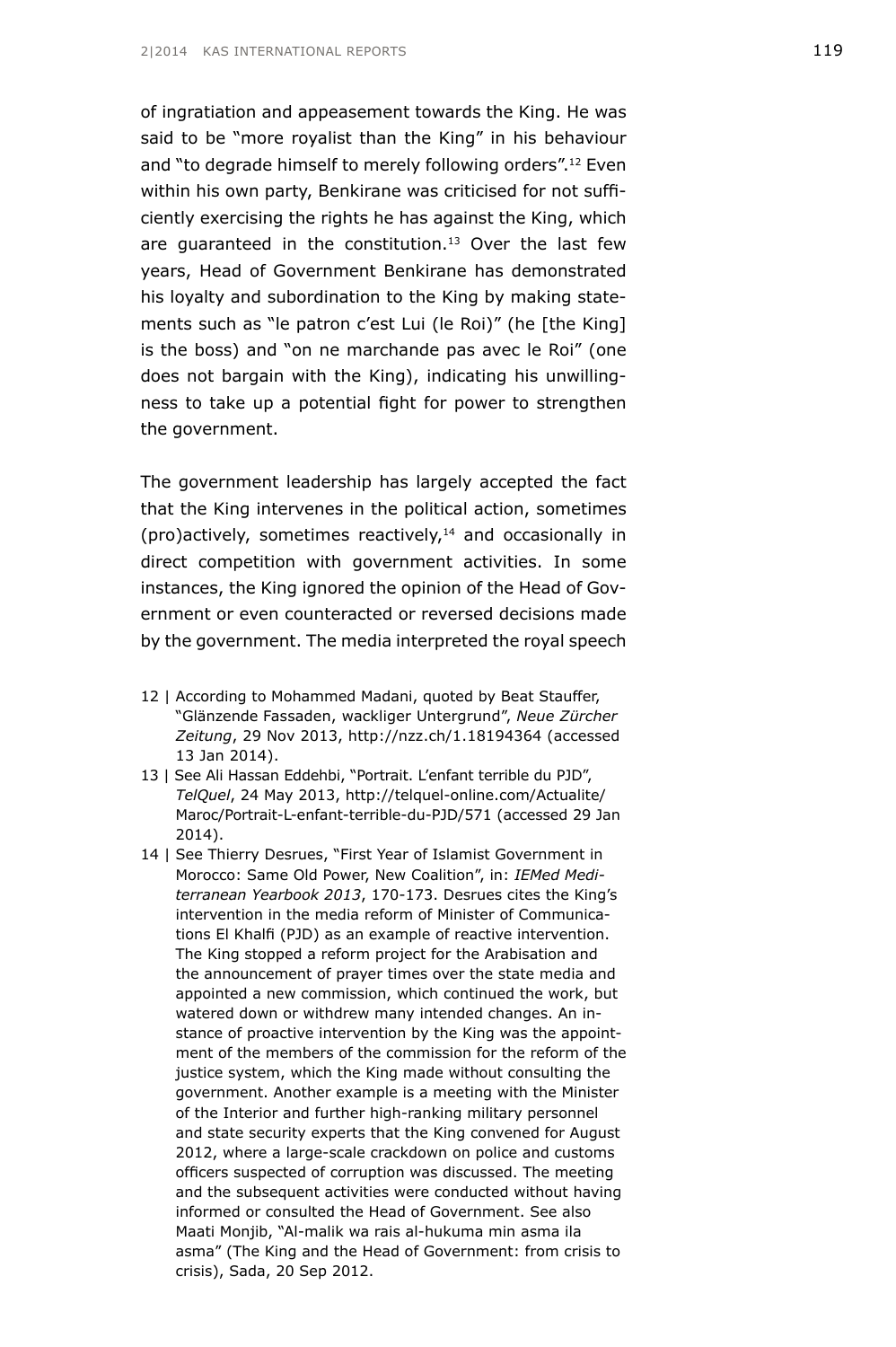of August 2013, in which the King focused on the subject of education and denounced the poor state of education in the country, as clear criticism of the government's work by the King.

Similarly, the power struggle between the two party leaders of the governing coalition at the beginning of 2013 and the subsequent government crisis ultimately benefited the King's position. For several months, PJD party leader Benkirane and the newly elected leader of the Istiqlal Party Hamid Chabat failed to overcome the government crisis by their own efforts after Chabat had announced the withdrawal from the PJD-led government. Instead, Chabat placed the King into the role of supreme arbiter by requesting him to mediate. Istiqlal leader Chabat did not base his appeal to the King on article 47 of the constitution, which enables the Head of Government to request the resignation of members of government from the King. Instead, Chabat made reference to article 42, which describes the King as supreme arbiter and guarantor of the stability of the state. The fact that Chabat did not solve the government crisis as a normal conflict among parties but involved the King as supreme arbiter between state institutions is described as follows in the Moroccan weekly newspaper *TelQuel*: "A retrograde step for the democratic attainments that have only just been gained".15

2013 was also a year during which King Mohammed VI experienced the worst crisis of his rule since ascending the throne in 1999 because of the so-called "paedophile scandal".<sup>16</sup> The royal pardon for the Iraq-born, Spanish perpetrator Daniel Galván Viña at the end of July had led to countrywide protests once the decision had filtered through to the national media. Demands for the royal decision to be revoked came from across all sections of society. Only a few days later, the royal cabinet conceded that an incorrect decision had been taken due to erroneous information and then revoked the pardon within a week. The situation where the Moroccan people demand the King to revoke

<sup>15 |</sup> See Mohammed Boudarham, "Gouvernement. Chabat, Benkirane et le roi", *TelQuel*, 22 May 2013, [http://telquel](http://telquel-online.com/Actualite/Maroc/Gouvernement-Chabat-Benkirane-et-le-roi/571)[online.com/Actualite/Maroc/Gouvernement-Chabat-Benkirane](http://telquel-online.com/Actualite/Maroc/Gouvernement-Chabat-Benkirane-et-le-roi/571)[et-le-roi/571](http://telquel-online.com/Actualite/Maroc/Gouvernement-Chabat-Benkirane-et-le-roi/571) (accessed 29 Jan 2014).

<sup>16 |</sup> Cf. Youssef Aït Akdim, "Grâce et châtiment", *Jeune Afrique*, 11-24 Aug 2013, 56-58.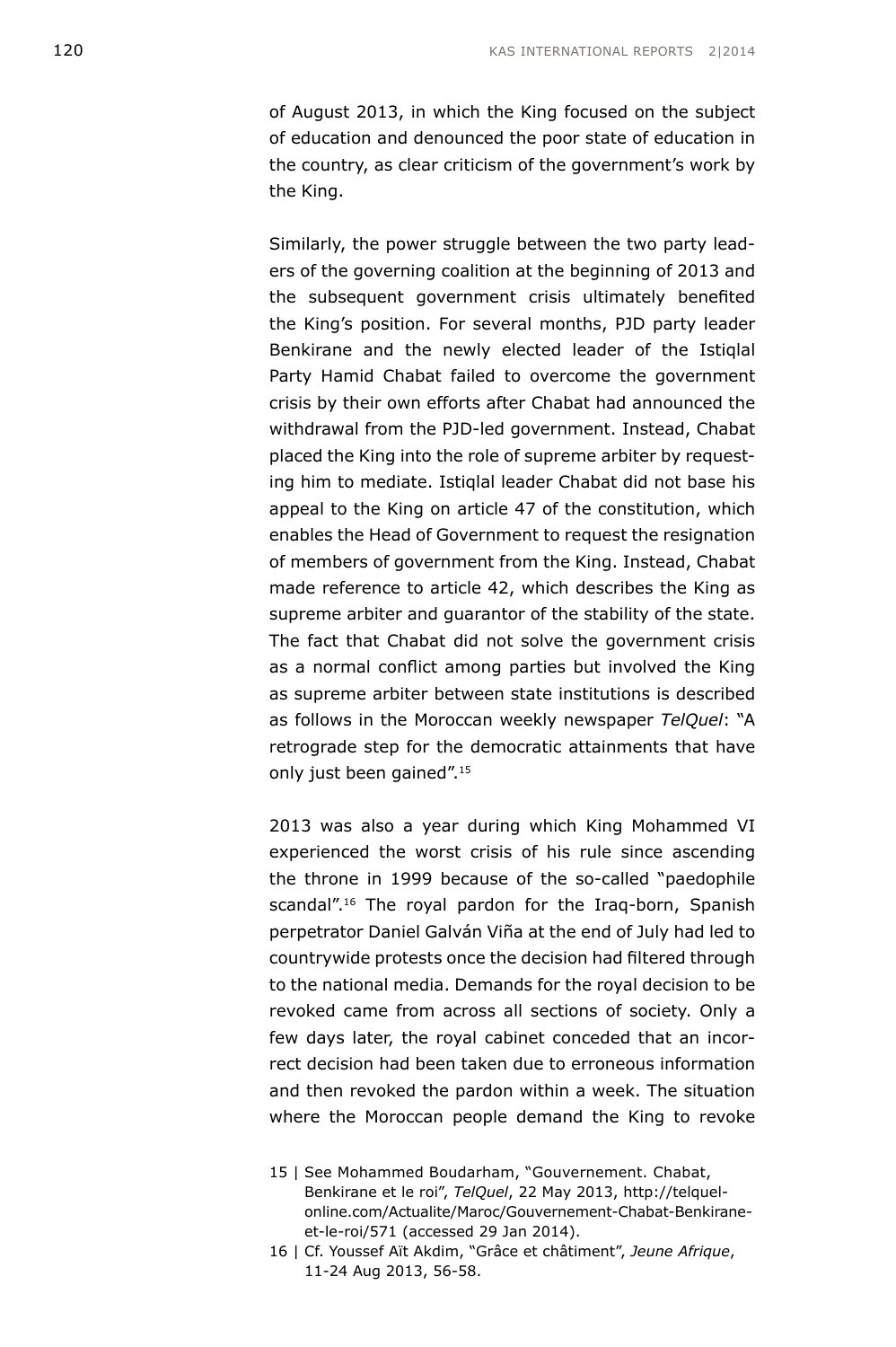a decision and are, in fact, successful in their demand represents an absolute first in the kingdom. Mohammed Ennaji describes the right to grant royal pardons (pursuant to article 58) as an expression of "absolute power and of the relationship of dependence on the King".<sup>17</sup> However, according to article 42, a decree of pardon requires the Head of Government's countersignature. There were some voices raised in the social media questioning the right to grant pardons. While the PJD-led government had trouble in enforcing its own positions vis-à-vis the Palace or did not even try to do so, the united will of the people was able to make a stronger political impact in the case of Daniel Galván.



"More royalist than the King"? Head of Government and PJD party leader Abdelilah Benkirane was occasionally accused of ingratiation towards the monarchy. | Source: Magharebia, flickr $\Theta\Phi$ .

Similarly, there has been repeated criticism in the social media in 2013 about the annual *bai'a* ritual, a ceremony during which high state official pledge allegiance to the King.<sup>18</sup> This ceremony, which has been practiced since

- 17 | See Mohammed Ennaji, quoted in: "À la grâce du roi", *Jeune Afrique*, 12-18 Feb 2012, 45.
- 18 | In the critical online magazine *Lakome*, readers overwhelmingly described the practice of *bai'a* as not in keeping with the times, as a culture of subservience or as un-Islamic. Another issue regularly discussed on the occasion of the annual Holiday of the Throne is the symbolic kissing of the King's hand during the *bai'a* ceremony. While modernists condemn this as an archaic gesture of subservience, advocates regard it as an expression of respect and reverence. See also Fatima El Ouafi, "La bey'â, contrat moral et serment d'unité", *L'Economiste*, 31 Jul 2012, 27 et seq.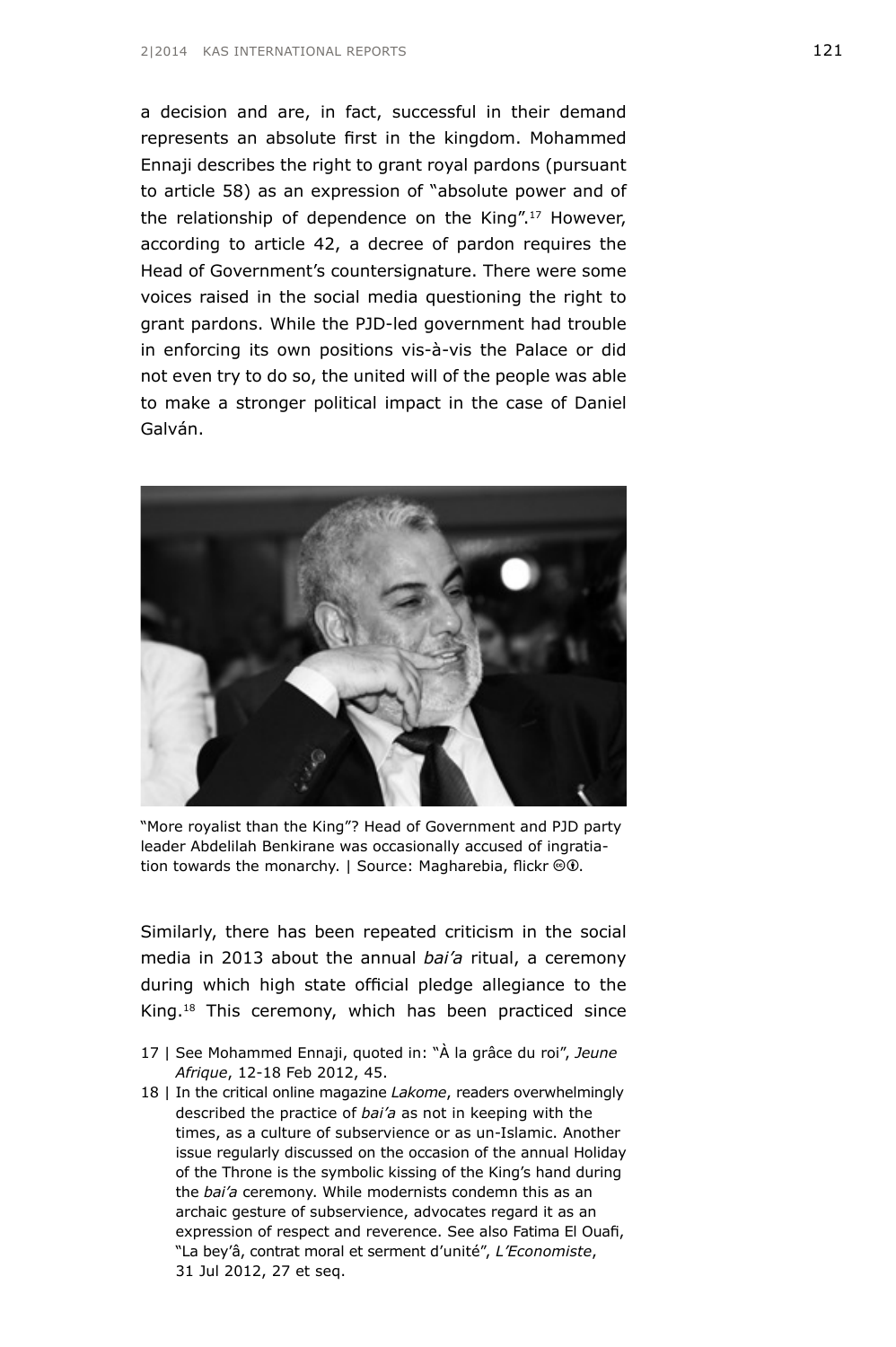the 16<sup>th</sup> century, symbolises the feudal relationship of dependence and trust between the King and his civil servants.19 In July 2013, the *bai'a* was boycotted for the first time by a representative of the Istiqlal Party, which attracted a great deal of support from readers of the critical online portal *Lakome*. The annual renewal of allegiance to the King (*tajdid al-bai'a*) is not regulated by the constitution, and it is, in fact, outside or even above the constitution in the opinion of some lawyers.

**Mohammed VI was also able to set himself up as an independent "arbiter" as well as a political "player".**

**During the government crisis of 2013,** In a review of the last two years of constitutional practice and interpretation, the national media confirm that the country has a "King who rules and governs" ("un roi

> qui règne et gouverne"). During the government crisis of 2013, Mohammed VI was also able to set himself up as an independent "arbiter" as well as a political "player" (*arbitre et joueur*).20 The new constitution has thus not brought about a genuine break in political practice and in the way the country is governed.<sup>21</sup>

> The *makhzan* circle that has emerged around the King comprises a political and economic elite with close links to the Palace, which also benefit financially from the existing structures through a network of economic ties. It continues to have significant influence in all important political and economic strategic issues affecting the country. The *makhzan* system is built on a logic of privileges and not of rights and responsibilities (guaranteed by the constitution).<sup>22</sup> In the opinion of many observers, these informal power structures and the continuing dominant position of the King describe political reality and are not embodied in the new constitution. While the new post of Head of

- 19 | The regular renewal of allegiance (*tajdid al-bai'a*) was introduced by Sultan Ahmad Al-Mansur Al-Dhahabi in the 16th century. During this ceremony, which has been extended considerably since the rule of Hassan II, several thousand religious dignitaries, high-ranking army officials, specific representatives from the tribes and from civil society as well as high-ranking civil servants from the Ministry of the Interior now pledge their allegiance to the King face to face, sealing it by a kiss of the King's hand (or shoulder).
- 20 | See Bencheikh, n. 4.
- 21 | See Bencheikh, n. 2.
- 22 | See Younes Abouyoub, "Morocco A, Democratic Moment?", *Jadaliyya*, 20 Mar 2012, <http://jadaliyya.com/pages/index/4750> (accessed 13 Jan 2014).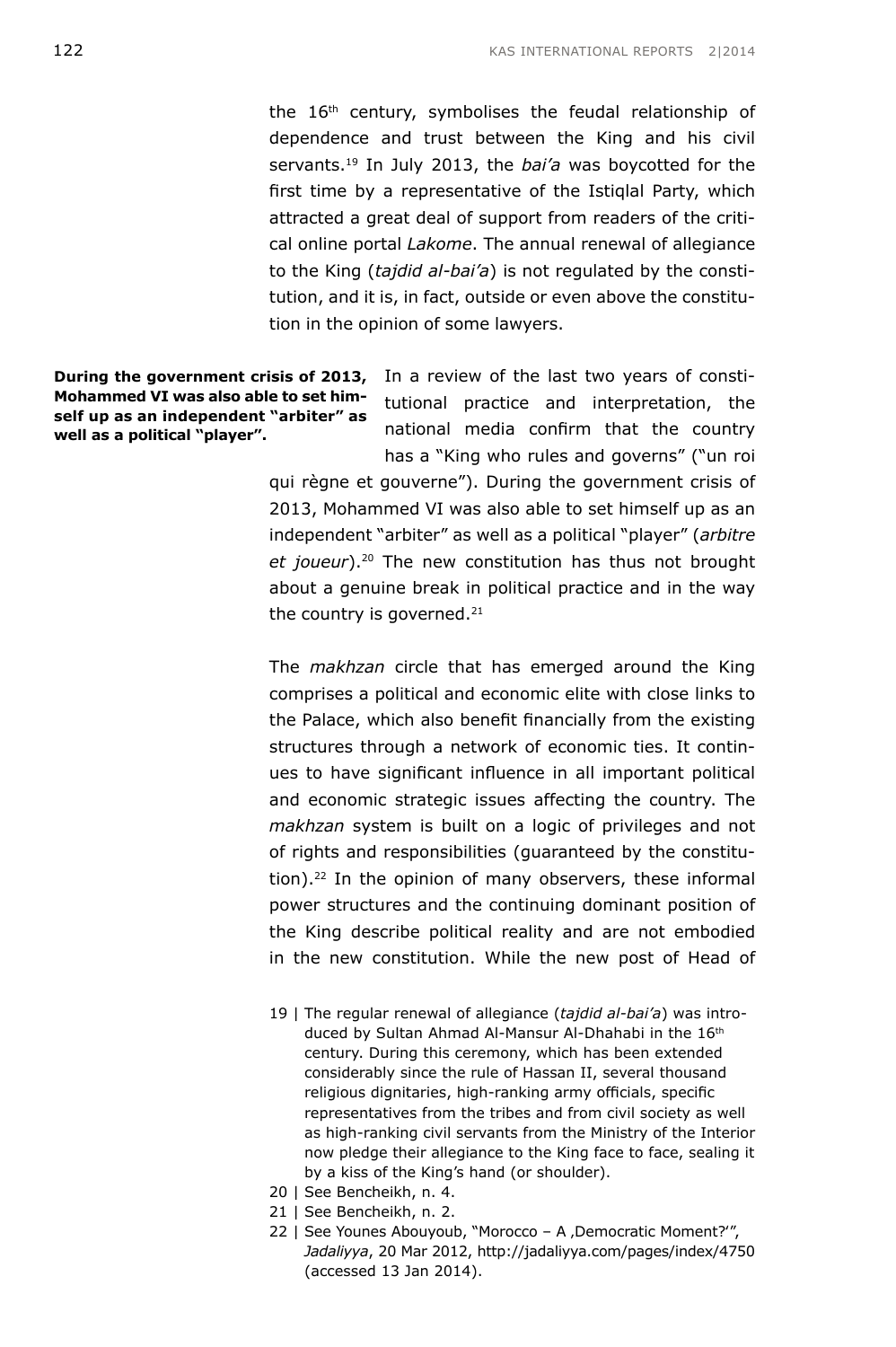Government has given the executive a new pole, it is not sufficiently powerful to act as a counterbalance.

### **PARLIAMENTARY OVERSIGHT: PARLIAMENTARY AND INFORMAL TYPES OF OPPOSITION**

In parliamentary systems, keeping a check on government is traditionally first and foremost a role performed by parliament. The new Moroccan constitution therefore also envisages a new balance in the relationship between legislative and executive powers. On the one hand, the number of areas where parliament has sole legislative responsibility was increased from twelve to thirty.23 On the other hand, parliament's oversight function with respect to the government was strengthened by the introduction of parliamentary questions and boards of inquiry.24

In political practice, the Moroccan parliament has not yet been able to sufficiently assert its importance as the central legislative and oversight body. The President of the House of Representatives in office since 2011, Karim Ghellab, was mainly engaged in trying to transform the first chamber into a more efficient and effective body through new internal regulations and disciplinary measures for its own members<sup>25</sup>

One particular innovation is the institutionalisation of the parliamentary opposition. In article 10, the role, rights and participation options of the parliamentary opposition were enshrined in the constitution for the first time. Among other things, there is mention of the right to freedom of expression and assembly, guaranteed transmission times in the state media, the right to public funds as well as the oversight of government activities through inquiries, boards of inquiry or motions of no-confidence. Additionally, effective cooperation by the opposition in the legislative

- 23 | Article 71 lists the areas of responsibility of parliament (*domaines de la loi*). According to article 70, the government can only issue regulations or directives in these areas if they have been preceeded by enabling acts (*loi d'habilitation*).
- 24 | A board of inquiry can be formed at the initiative of the King or of a third of the members of the  $1^{st}$  or  $2^{nd}$  parliamentary chamber (article 67).
- 25 | In particular, Ghellab has advocated stronger sanctions for unjustified absences of parliamentarians. See "Le Parlement traque les députés absents", *L'Economiste*, 1 Aug 2012, 14.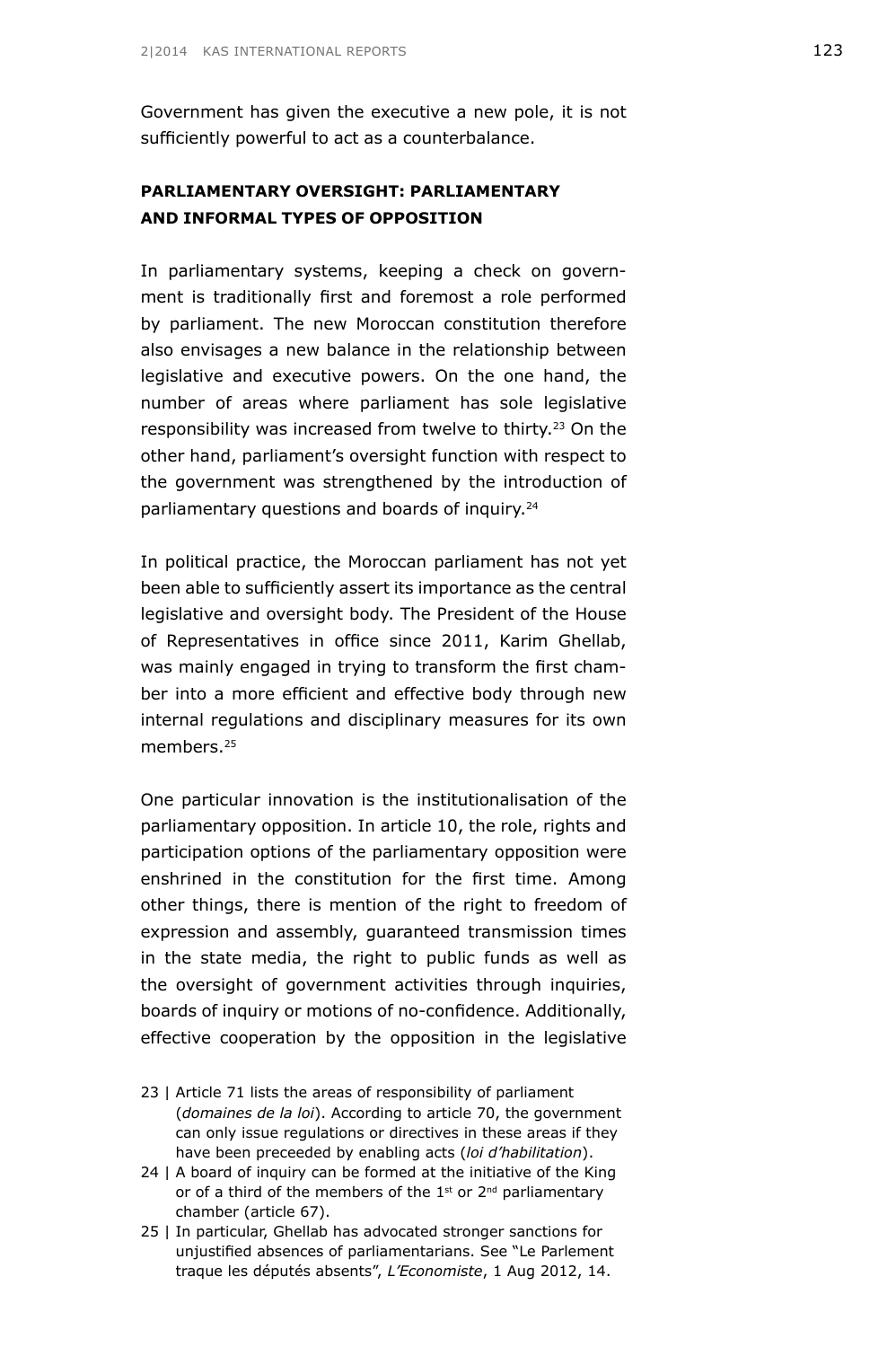process, for example through legislative initiatives, is to be quaranteed.<sup>26</sup> With the 2011 constitution, the parliamentary opposition obtained a constitutional status for the first time. According to Jallal Essaid, President of the House of Representatives from 1992 to 1998, the constitution awards the opposition an important role in the parliamentary system and may help to rouse parliament from its existing lethargy.<sup>27</sup> Of course, the legal strengthening of the opposition could also be seen as a precautionary measure against an election victory by the Islamists, which was already on the cards at that time.

In spite of having been upgraded in legal terms, the parliamentary opposition does not represent a substantial force in constitutional reality and in the political game played out between the government bodies. Other informal types of opposition within the state power apparatus play a larger role. One of the strongest forces counterbalancing the PJDled government (Benkirane I: 2012-2013) comes from the coalition itself. The multi-faceted coalition comprising Islamists (PJD), national-conservatives (Istiqlal), socialists (USFP) and conservative-liberals (Mouvement populaire) made it more difficult to enforce purely Islamist policies. The subsequent power struggle between the party leaders of the PJD and Istiqlal ultimately resulted in the government becoming incapacitated and a new government being formed. The new coalition partner RNI (Rassemble-

**In its new role as the opposition party, the Istiqlal Party might be more effective in exercising and defining the function of the parliamentary opposition.**

ment National des Indépendants), which is regarded as being close to the Palace, is a long-time ideological opponent of the PJD and will also work against policies that are influenced excessively by PJD views. In its

new role as the opposition party, the Istiqlal Party might be more effective in exercising and defining the function of the parliamentary opposition.

According to Mohammed Sassi, member of the PSU party executive committee, other types of opposition are considerably more effective than the classic parliamentary

- 26 | Article 82 reserves one day a month to deal with legislative initiatives of the parliamentary opposition.
- 27 | According to y Essaid made at a political debate in Rabat on 8 February.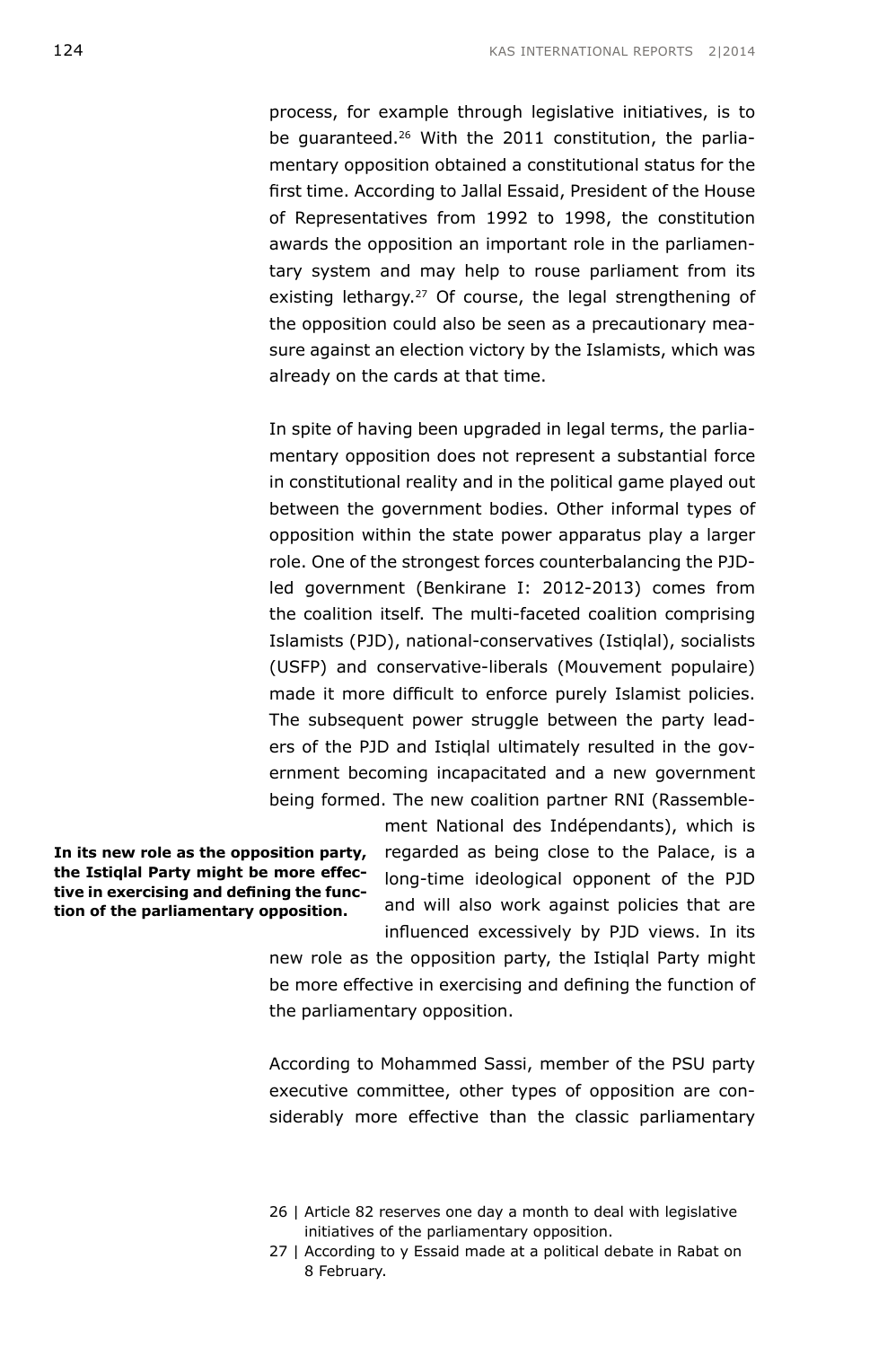opposition. Sassi distinguishes four types of opposition within the power apparatus of the state.<sup>28</sup>

- 1. According to his idea of the "partial opposition" (*mu' aradha nisbiya*), the opposition parties only attack the government, which constitutes merely a small part of the power apparatus. According to the new constitution, the King retains some 70 per cent of the power and represents the real centre of power that nobody criticises.
- 2. The "opposition through authority" (*mu'aradha alwilaya*) is exercised by the conservative and "administrative parties",29 which are close to the Palace. These opposition parties reflect the state apparatus itself and the covert power centre around the Palace, the Ministry of the Interior and the security forces. Benkirane has already experienced their influence in the area of domestic security.30
- 3. The opposition "by the government itself" (*mu'aradha al-hukumiya*) represents the phenomenon of the PJD occasionally showing that it has not overcome its role as the former opposition party. One example mentioned by Sassi is the fact that numerous PJD ministers criticise the previous government, thus holding former decision-makers responsible for current ills.
- 4. According to Sassi, there is a further type of opposition "within the government" (*mu'aradha min dakhil alhukuma*). This refers to the above-mentioned political differences within the previous government coalition and the present one.

Sassi's list illustrates that the dividing lines between the different centres of power do not run along a classic separation of powers as envisaged by the constitution. With the current governing coalition, there are different poles

- 28 | Mohammed Sassi presented his categories at a political debate in Rabat on 8 February 2013.
- 29 | These are generally considered to include the PAM, the Union Constitutionnelle as well as the RNI.
- 30 | One example is a public PJD event that was to take place in Tangiers in 2012 and at which Head of Government Benkirane was going to speak, which was not authorised by the security forces. Benkirane was not informed about this decision in advance.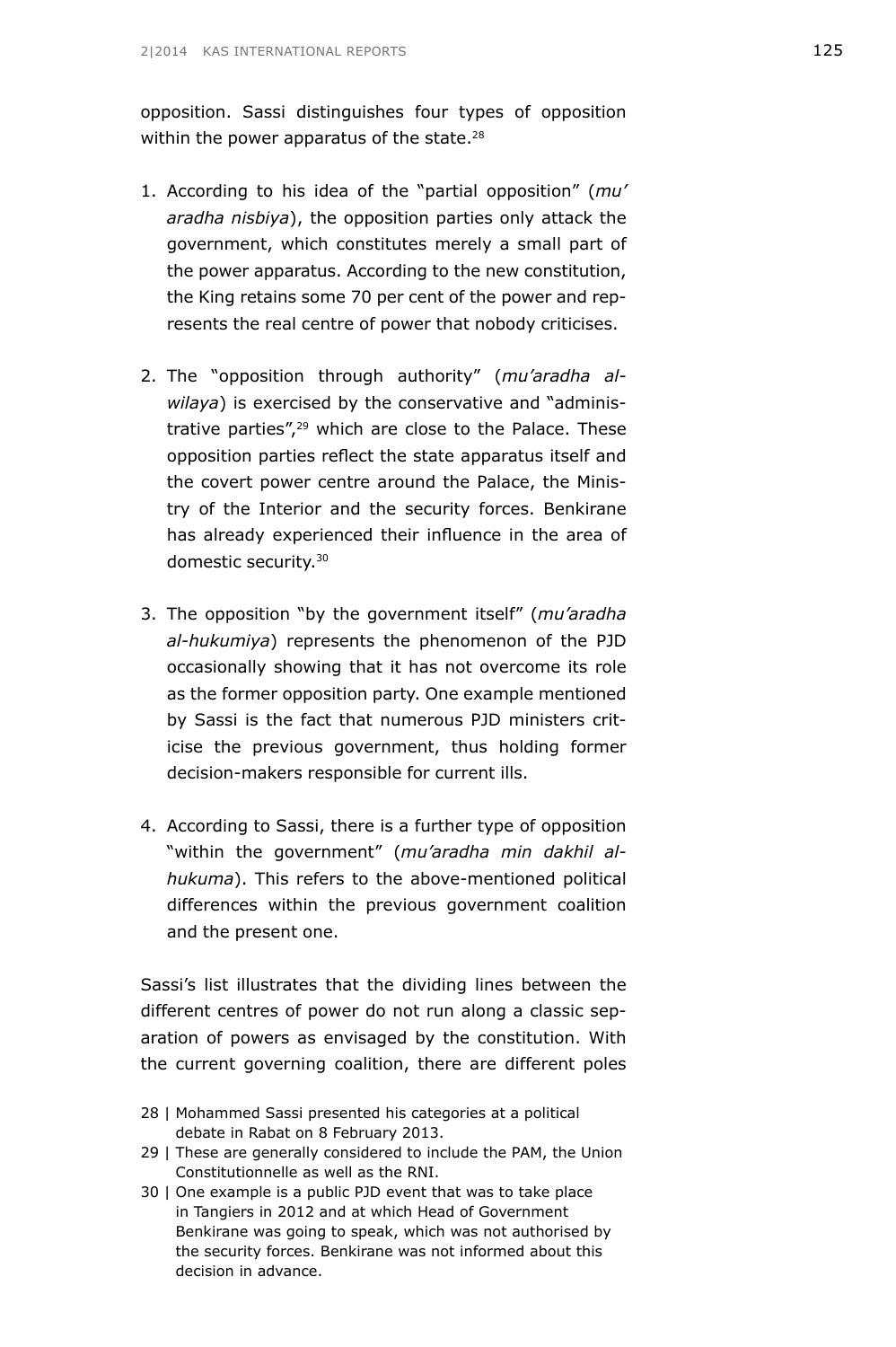of power opposing one another within the executive in the wider sense and also within the government, which hold each other politically in check at best and may result in the government becoming incapacitated at worst.

### **THE NEW CONSTITUTIONAL JURISDICTION: INDEPENDENT AND BALANCED MEANS OF OVERSIGHT?**

In view of the rather weak parliamentary oversight of the executive, the question arises whether the justice system and the newly created Constitutional Court, in particular, can establish themselves as effective supervisory bodies for the prevention of potential abuses of power. The 2011 constitution envisages the transformation of the former Constitutional Council (Conseil Constitutionnel) into a Constitutional Court (Cour Constitutionnel) with investigative powers. Modelled loosely on the French Constitutional Court, the Moroccan Constitutional Court is to check all laws adopted in parliament for their constitutionality before they are promulgated (article  $132$ ).  $31$ 

Probably the most important innovation in the area of constitutional jurisdiction is the possibility of concrete judicial reviews. In future, the Constitutional Court can check laws for their constitutionality in the course of legal proceedings or legal disputes and declare them unconstitutional if they violate constitutionally guaranteed basic rights and freedoms of one of the conflicting parties (article 133). The Moroccan justice system does not have any provisions for an abstract judicial review<sup>32</sup> or complaint of unconstitutionality<sup>33</sup> as contained in German constitutional law.

- 31 | Article 132 also states that international agreements can be presented to the Constitutional Court for examination before ratification, either by the King, the Head of Government, the president of the 1<sup>st</sup> or 2<sup>nd</sup> chamber, a fifth of the Members of the 1<sup>st</sup> chamber or 40 Members of the 2<sup>nd</sup> chamber.
- 32 | The abstract judicial review in German procedural constitutional law allows laws to be checked for their constitutionality outside of any concrete legal dispute. The federal government, the government of a German Federal State or a quarter of the Members of the Bundestag are entitled to apply for such a review.
- 33 | The purpose of allowing complaints of unconstitutionality to be made is to guarantee the protection of citizens' basic rights and freedoms against the state. According to article 93 of German Basic Law (GG), any citizen who sees one of their basic rights violated by a public power can file a complaint with the Federal Constitutional Court (BVerfG).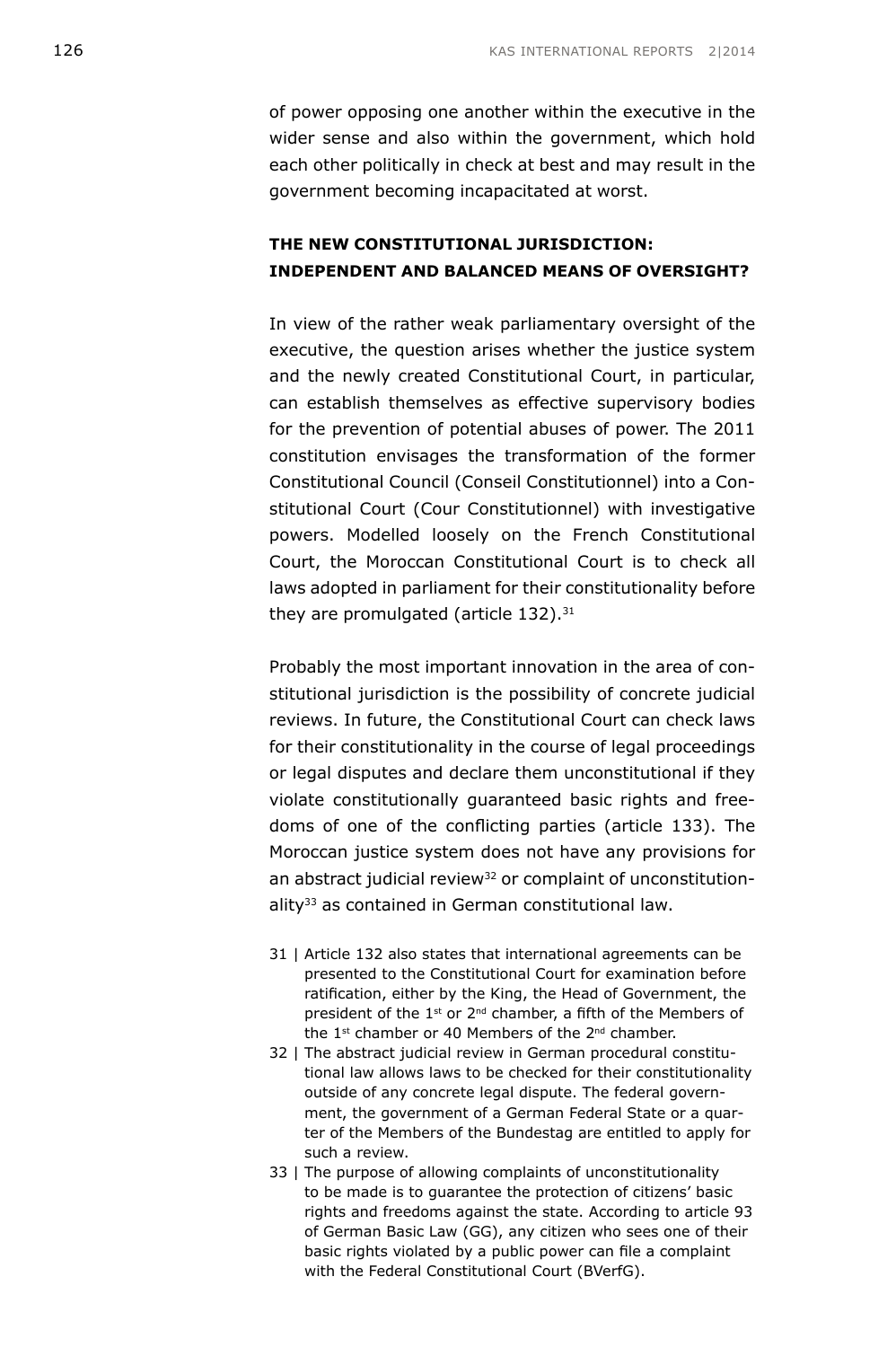The constitution and the competences of the Constitutional Court are intended to introduce a certain balance of power between the constitutional bodies. There are many decisions that require cooperation between the state institutions as the involvement of the **Of the twelve constitutional court judg-**Constitutional Court is required. The Pres-**es, who serve a nine-year term, three**  ident of the Constitutional Court must, for **ond parliamentary chambers and six by**  instance, be consulted before parliament is **the King.**dissolved (articles 96, 104). Of the twelve constitutional court judges, who serve a nine-year term, three each are appointed by the first and second parliamentary chambers and six by the King (article 130). The constitution further guarantees that the parliamentary opposition has a say in the proposal and selection of the constitutional court judges. The President of the Constitutional Court is appointed by the King.<sup>34</sup>

Despite the clear commitment to the introduction of genuine constitutional jurisdiction, the implementation once again depends on concrete implementation laws. Until a concrete organic law has been passed, it remains unclear what shape the constitutional jurisdiction will take precisely. Experts in constitutional law and in politics also disagree on the degree to which the Constitutional Court can guarantee the protection of citizens' basic rights and freedoms and on how the independence and professional competence of the constitutional court judges can be ensured.35

- 34 | In an earlier draft by the constitutional commission the King was meant to share his right to propose a person to be appointed as President of the Constitutional Court with parliament. The King's sole power of appointment, which was inserted subsequently, indicates the importance attached to the Constitutional Court.
- 35 | According to a statement made at a political debate on constitutional jurisdiction among politicians, experts in political science and experts in constitutional law on 27 November 2013 in Rabat. The debated issues included the possibility of citizens to file constitutional complaints in the event of a violation of basic rights and the question to what extent social and economic rights could be enforced as basic rights. The discussions also covered the problem of illiteracy among parliamentarians and elected local representatives as well as ways to guarantee a minimum level of education for those occupying public office.

**each are appointed by the first and sec-**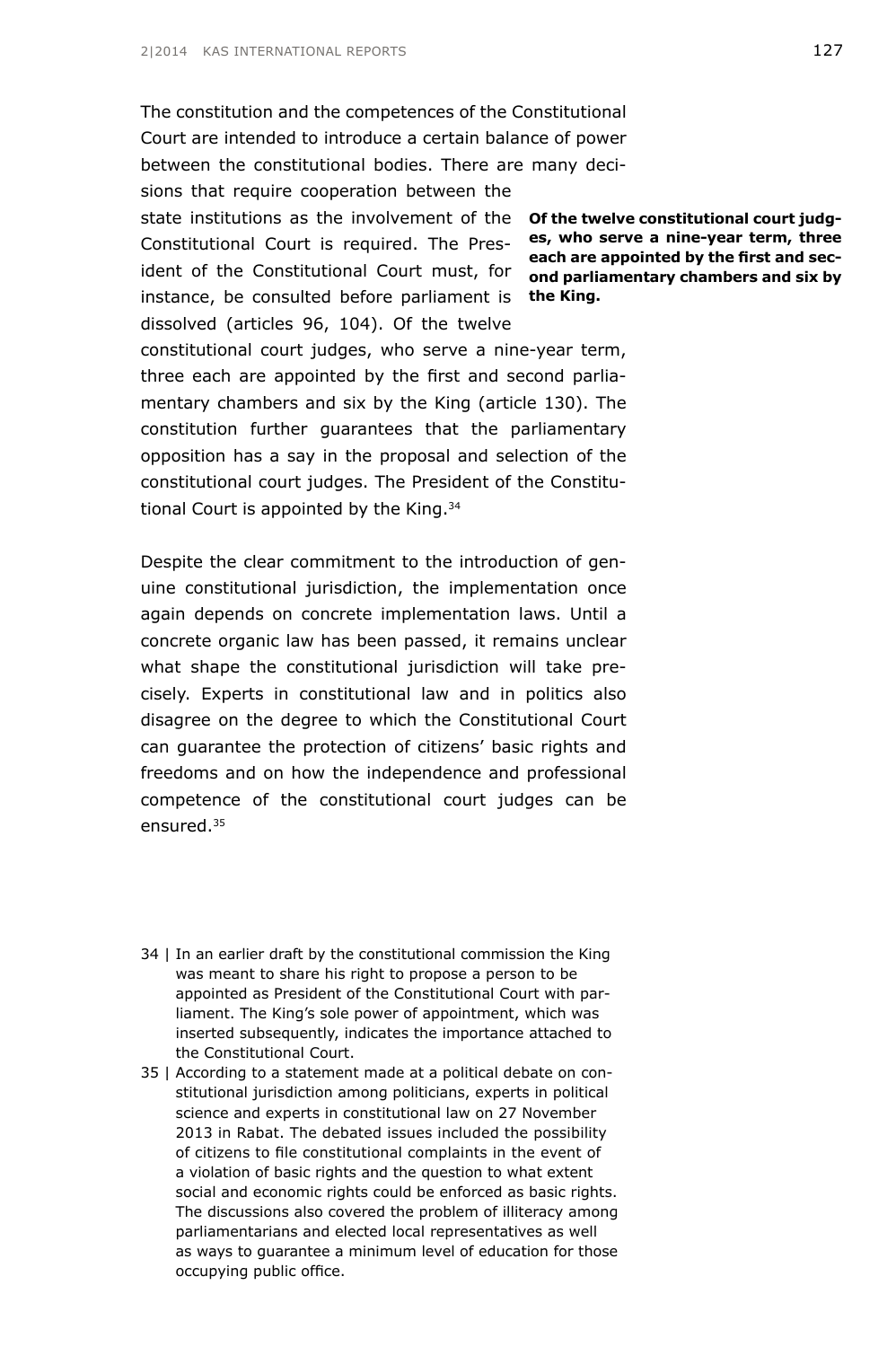### **PROTECTION OF BASIC RIGHTS AND PARTICIPATION: LAW AND REALITY**

The 2011 constitution claims to provide the basis for a parliamentary, democratic and constitutional monarchy. The term 'citizen' (the feminine form is generally also mentioned) is quoted in numerous places in order to emphasise the rights and claims that citizens have vis-à-vis the state. Several enshrined principles, such as "participatory democracy", non-discrimination on the basis of gender, ethnicity, faith, language or social or regional origin as well as the principle of good governance are intended to form the basis for the democratic, constitutional and liberal character of the state.

#### Table 1

### **Basic rights, freedoms and participatory rights in the 2011 Moroccan constitution**

#### **Basic rights**

| Right to life and physical (and mental) inviolabil-<br>ity, prohibition of torture                                        | Articles 20, 22 |
|---------------------------------------------------------------------------------------------------------------------------|-----------------|
| Protection from arbitrary arrest and further basic Article 23<br>legal rights                                             |                 |
| Inviolability of a person's home and protection<br>of privacy                                                             | Article 24      |
| Protection of personal property                                                                                           | Articles 21, 35 |
| Equality principle: equal (civil, political, econom-<br>ic, social and cultural) rights and freedoms for<br>women and men | Article 19      |
| <b>Individual freedoms</b>                                                                                                |                 |

## Freedom of opinion and expression, freedom of the press Article 25 Freedom of the arts and science Article 25 Freedom of assembly and association **Article 29**

#### **Participatory rights**

| Right to petition                              | Article 15 |
|------------------------------------------------|------------|
| Active and passive universal suffrage          | Article 30 |
| The ability of civil society to act in freedom | Article 12 |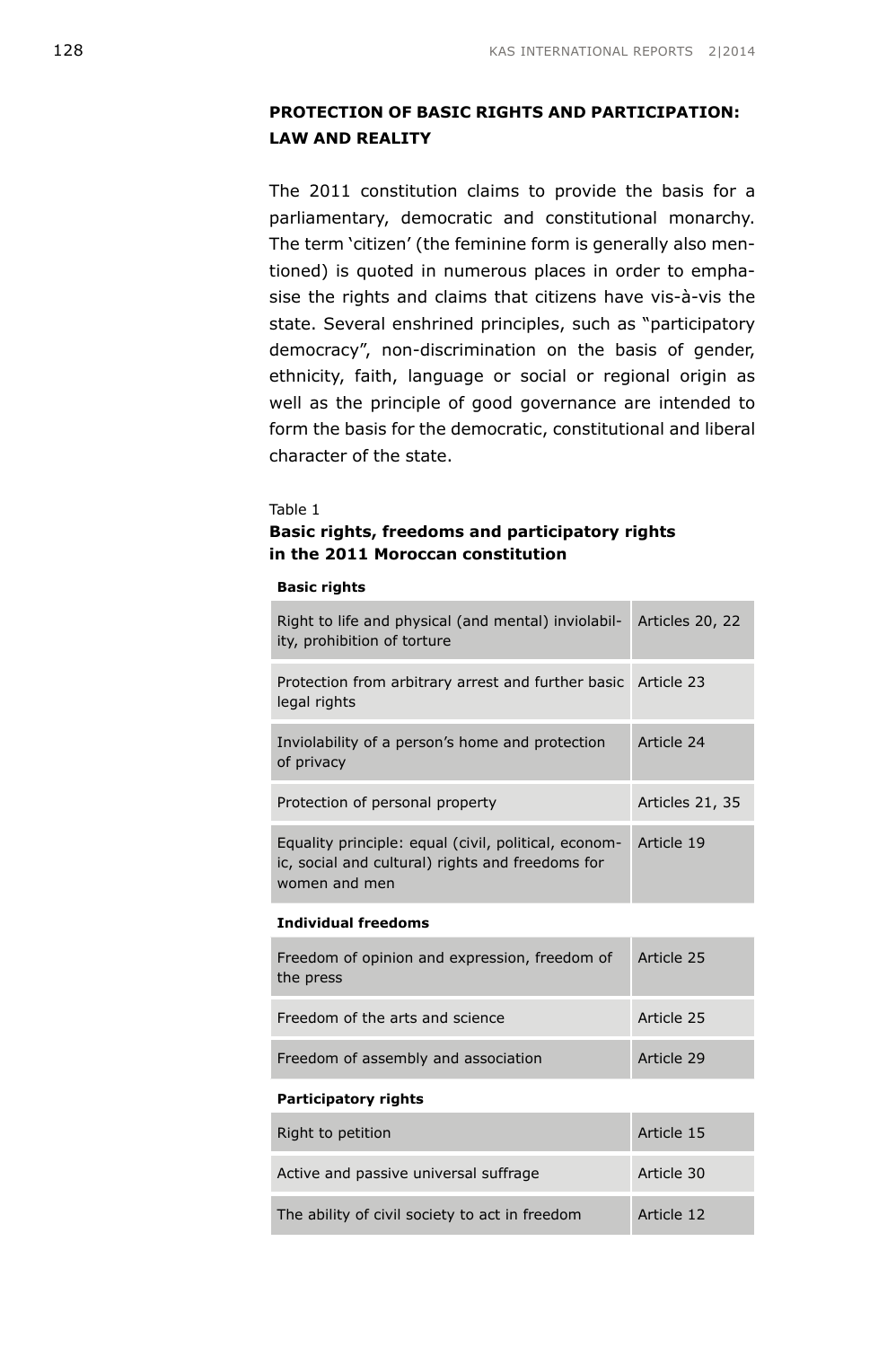#### **Social and economic rights**

| Health, social security, education/professional<br>training, adequate accommodation, work, access<br>to water and a clean environment | Article 31 |
|---------------------------------------------------------------------------------------------------------------------------------------|------------|
| Protection and social support of the family                                                                                           | Article 32 |
|                                                                                                                                       |            |

#### **Rights derived from the principles of good governance**

| Right to information from public administration<br>and elected institutions | Article 27 |
|-----------------------------------------------------------------------------|------------|
| Sustainable development                                                     | Article 31 |

Source: Own presentation.

The 2011 constitution was further enhanced by the inclusion of a comprehensive catalogue of basic rights, which guarantees citizens essential basic rights, freedoms and participatory rights vis-à-vis the state. This catalogue of basic rights includes fundamental rights such as the right to life and physical inviolability, protection of privacy and private property, and fundamental legal rights, freedoms such as freedom of expression and freedom of the press, freedom of the arts and science, freedom of association and assembly, as well as participatory rights such as the right of petition, universal suffrage and unhindered activity of civil society. In addition, the constitution mentions certain social and economic rights; although these are not enforceable by legal means or guaranteed, they are to be worked towards in line with the goal of good governance. Amongst other things, these include the right to health, social security, education/professional training, adequate accommodation, work as well as access to water and a clean environment. The constitution also includes a separate chapter dedicated to good governance.

As the constitutional innovations in the area of institutional power sharing have not yet had sufficient impact because implementation laws are not yet in place or because of the informal centres of power, the constitutionally guaranteed basic rights and freedoms are not yet universally applied. Apart from the fact that the legal provisions are not being publicised sufficiently, this is due to the lack of concrete legal provisions, the outstanding revision of existing laws and incomplete constitutional structures. Socially weak and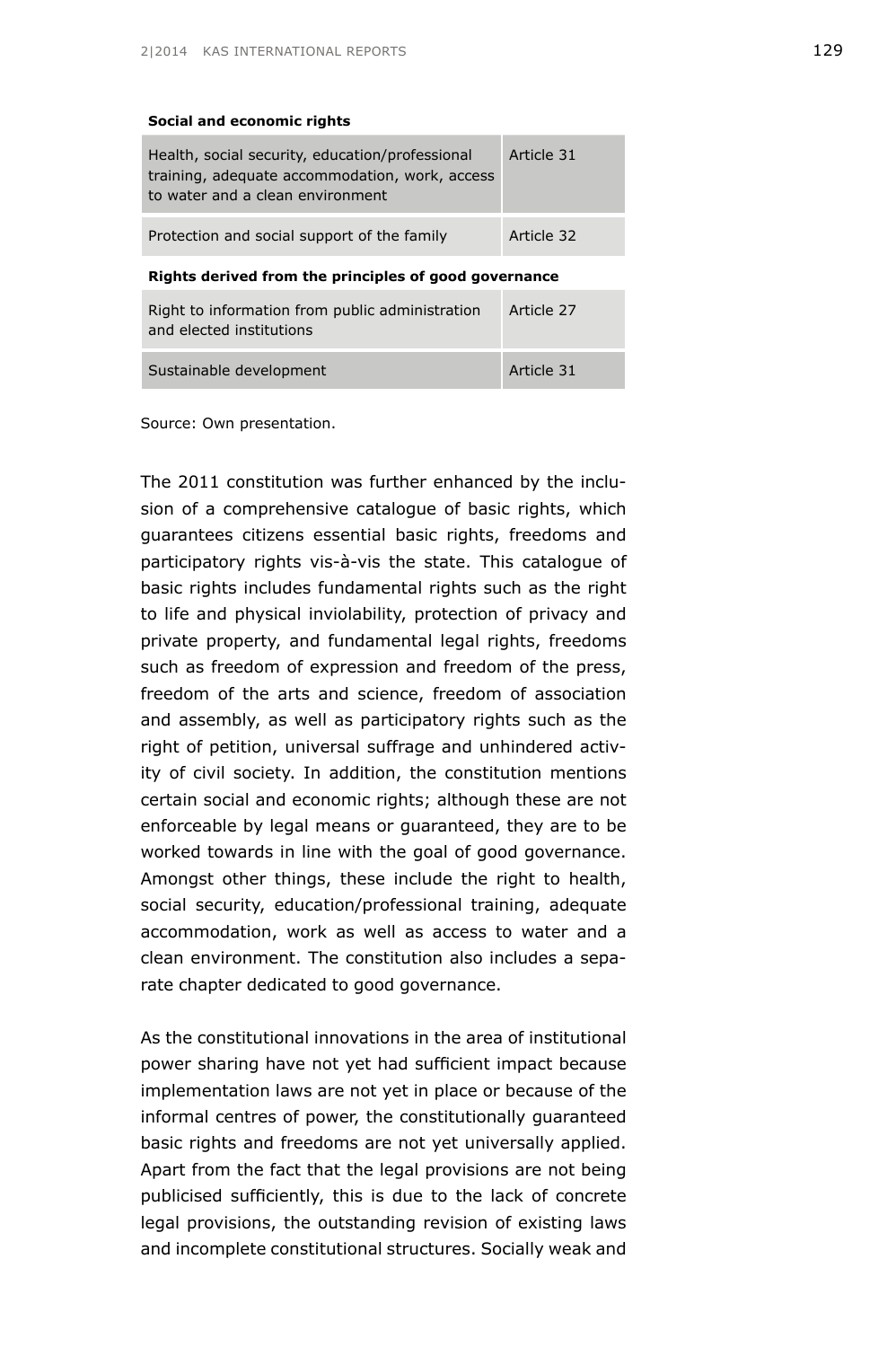disadvantaged groups of the population (illiterate people, people working in the informal sector, women working in agriculture, single mothers, etc.) find it particularly difficult to take advantage of their rights. Insufficient knowledge about their own rights and a justice system with prejudiced, corrupt or simply poorly trained and inadequately equipped judges make it difficult for wide swathes of the population to assert their basic rights. According to Borzou Daragahi, the changes brought about by the new constitution should, in fact, make themselves felt particularly here, in the area of the rule of law and good governance.<sup>36</sup> Judges and middle-ranking officials should become actors of the new constitutional reality.

The implementation and interpretation of basic rights and freedoms is impeded particularly in areas where they touch on sensitive matters of state or social issues. These issues include the Muslim faith on the one hand and internal security on the other. Basic rights and freedoms, such as the freedom of religion and belief, women's rights or freedom of speech and press freedom as well as rights that affect national identity and unity, have engendered social debates that are having a long-lasting effect. In many sensitive areas, the implementation of the reform process is therefore only progressing sluggishly or coming up against special evaluation criteria.

#### **FREEDOM OF BELIEF, CONSCIENCE AND RELIGION**

**In June 2011, PJD party leader Abdelilah Benkirane threatened to boycott the constitutional reform if it was to enshrine the principle of the freedom of belief.** 

In view of the very extensive catalogue of freedoms and human rights in the constitution, it is striking that one essential human right, namely the freedom of belief, conscience

or religion, has been excluded. Although the constitutional commission envisaged freedom of conscience, this was not realised due to strong protests on the part of the PJD. In June 2011, PJD party leader Abdelilah Benkirane threatened to boycott the constitutional reform if it was to enshrine the principle of the freedom of belief. Although Benkirane did not oppose the Islamic principle of freedom

36 | Borzou Daragahi, "États de non-droit", *Jeune Afrique*, 17-23 Nov 2013, 46-49.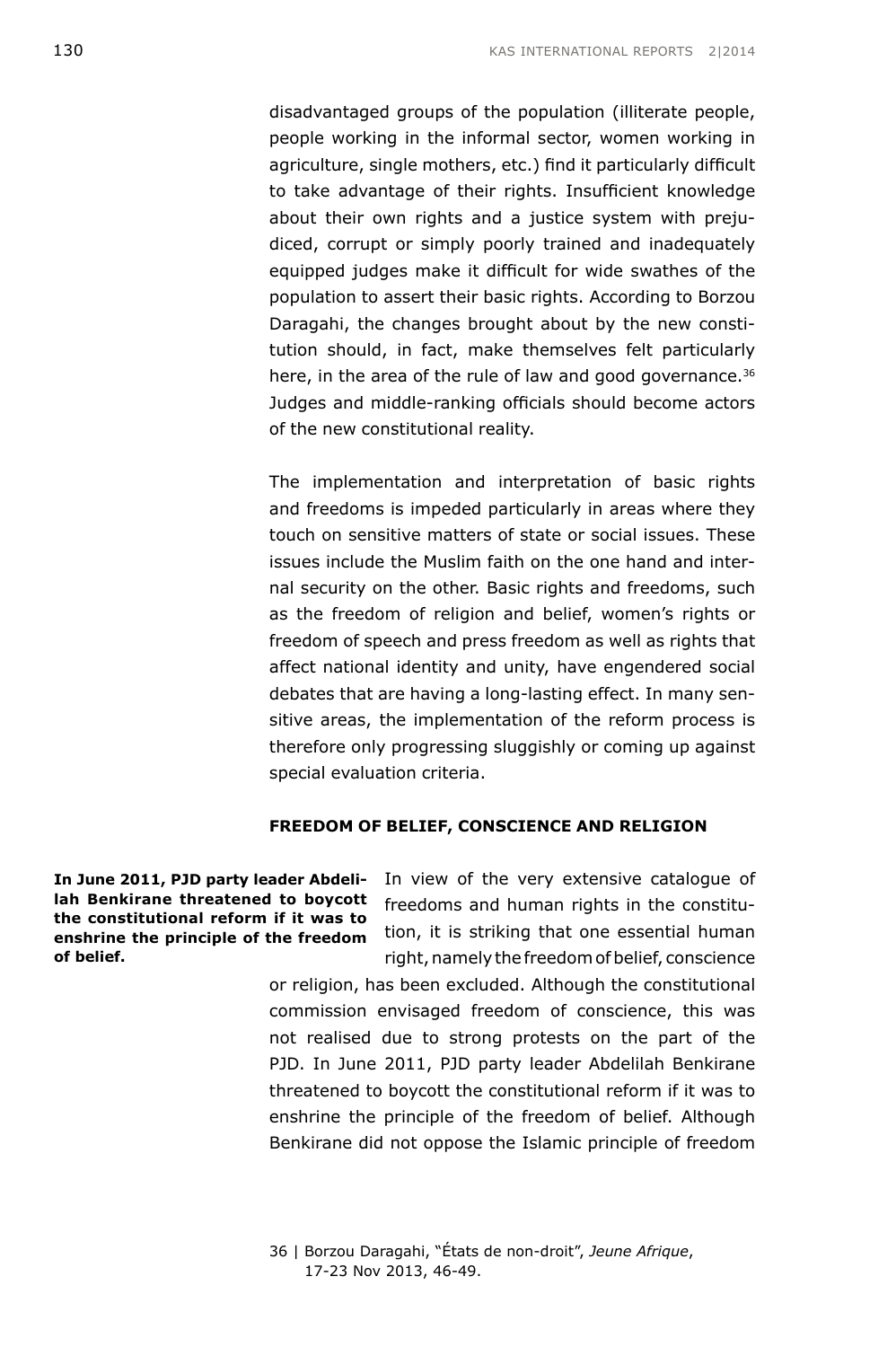of belief ("no coercion in religion"), he considers its enshrinement in law a danger to national identity and public morality.<sup>37</sup>

It is, in fact, not only the Islamists who are impeding a comprehensive freedom of belief and conscience. On the one hand, the Islamists boycotted a clear commitment to freedom of religion. But on the other hand, genuine freedom of religion and belief would also undermine the religious authority of the King in his dominant role as Commander of the Faithful. A clear indication that the monarchy will not stand for any defection from the community of faith was provided by the fatwa on apostasy issued by the Supreme Ulama Council, which confirmed the death penalty envisaged for apostates at least in theory and came to public knowledge in April 2013.38

The state makes a distinction between an unacknowledged freedom of belief for the Muslim community and a freedom to exercise one's religion enshrined in the constitution

(*libre exercice des cultes*). The latter has

been exercised for centuries and has been **The MALI movement has attracted a**  of benefit mainly to members of other faiths such as Jews and later Christians. The members of the country's official faith, however,

are subject to restrictions in the way they practice, or fail to practice, their faith. In the last few years, the MALI movement (Mouvement alternatif pour les libertés individuelles) founded in 2009, for instance, has attracted a great deal of attention by the provocative action of holding public picnics

- 37 | Benkirane thus viewed the enshrinement of the freedom of belief as a gateway for the breakdown of values and social customs. Issues that Benkirane counts among the "risks" to Muslim identity and to national customs in Morocco include the failure to observe the rule to fast in Ramadan, sexual licentiousness and homosexuality. See Mohamed Aswab, "Les Islamistes et la Constitution: Le PJD monte au créneau sur la liberté de croyance", *Aujourd'hui*, 14 Jun 2011, [http://](http://www.aujourdhui.ma/maroc-actualite/focus/m-77697.html) [www.aujourdhui.ma/maroc-actualite/focus/](http://www.aujourdhui.ma/maroc-actualite/focus/m-77697.html)m-77697.html (accessed 22 Jan 2014).
- 38 | The fatwa had been issued back in 2012, allegedly at the request of the interministerial delegation for human rights issues linked to the Head of Government (Délégation interministérielle des droits de l'homme). See Ayla Mrabet, Mohammed Boudarham and Jules Crétois, "Enquête. Les ouléma de sa Majesté", *TelQuel*, 7 May 2013, [http://telquel](http://telquel-online.com/En-couverture/Enquete-Les-oulema-de-sa-Majeste/568)[online.com/En-couverture/Enquete-Les-oulema-de-sa-Majeste/](http://telquel-online.com/En-couverture/Enquete-Les-oulema-de-sa-Majeste/568) [568](http://telquel-online.com/En-couverture/Enquete-Les-oulema-de-sa-Majeste/568) (accessed 13 Jan 2014).

**great deal of attention by the provocative action of holding public picnics during Ramadan.**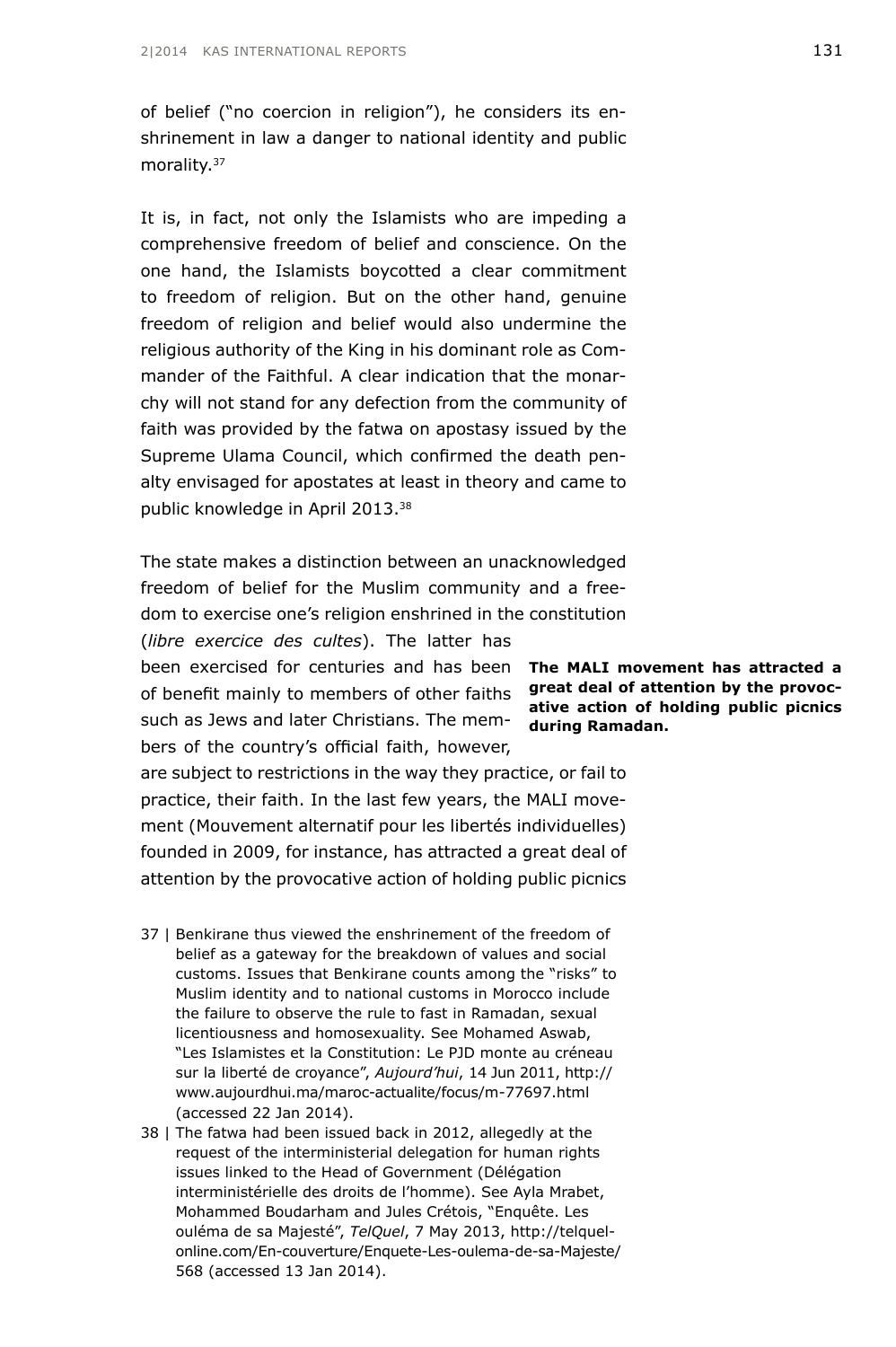during Ramadan. Public refusal to adhere to the obligation on Muslims to fast during the month of Ramadan is prohibited under Moroccan criminal law and can be punished with fines or with a prison term of up to six months.<sup>39</sup> This is where the exercise of religious freedom and the creation of a public nuisance collided.40

According to Lahcen Oulhaj, the freedom of belief, i.e. the freedom to make your own choices, and change them, where religion as well as issues of morality and conscience are concerned as well as the freedom to have no faith, comes into conflict with the current legal system. After all, article 3 of the constitution $41$  defines Islam as

**The Moroccan state reserves the right to assert the precedence of national cultural "constants" should national provisions come into conflict with higherranking laws.**

the state religion. Comprehensive freedom of belief would also mean giving up part of the royal monopoly on power and part of the royal authority in the religious sphere. Fur-

thermore, the Moroccan state reserves the right to assert the precedence of national cultural "constants" should national provisions come into conflict with higher-ranking laws. Theoretically, international provisions in the area of freedom of belief could be overridden by the "immutable national identity" (*identité nationale immuable*) stipulated in the constitution  $42$ 

- 39 | According to article 222 of the Moroccan Penal Code. There are exceptions for those who are exempted from the obligation to fast according to Muslim law.
- 40 | Further examples of restrictions on religious freedom are discriminatory court rulings against the Baha'i faith and the arrest of two minors in 2013 in Nador on account of a photo of them kissing published on Facebook. The latter case once more involves a clash between religious freedom in the wider sense (the freedom to extramarital relationships between men and women) and moral values entrenched in society.
- 41 | Article 3 prescribes Islam as the state religion, but simultaneously guarantees the freedom to exercise one's faith.
- 42 | According to Mohammed Madani, the constitution does not clarify the hierarchy of international and national law. There is no unequivocal commitment to the supremacy of international conventions over national law. See Mohammed Madani, "La Liberté de conscience, de conviction et de religion au Maroc: aspects juridiques et constitutionnels", in: Helmut Reifeld and Farid El Bacha (eds.), La Liberté de Religion, Konrad-Adenauer-Stiftung, Rabat, 2013, 67-68.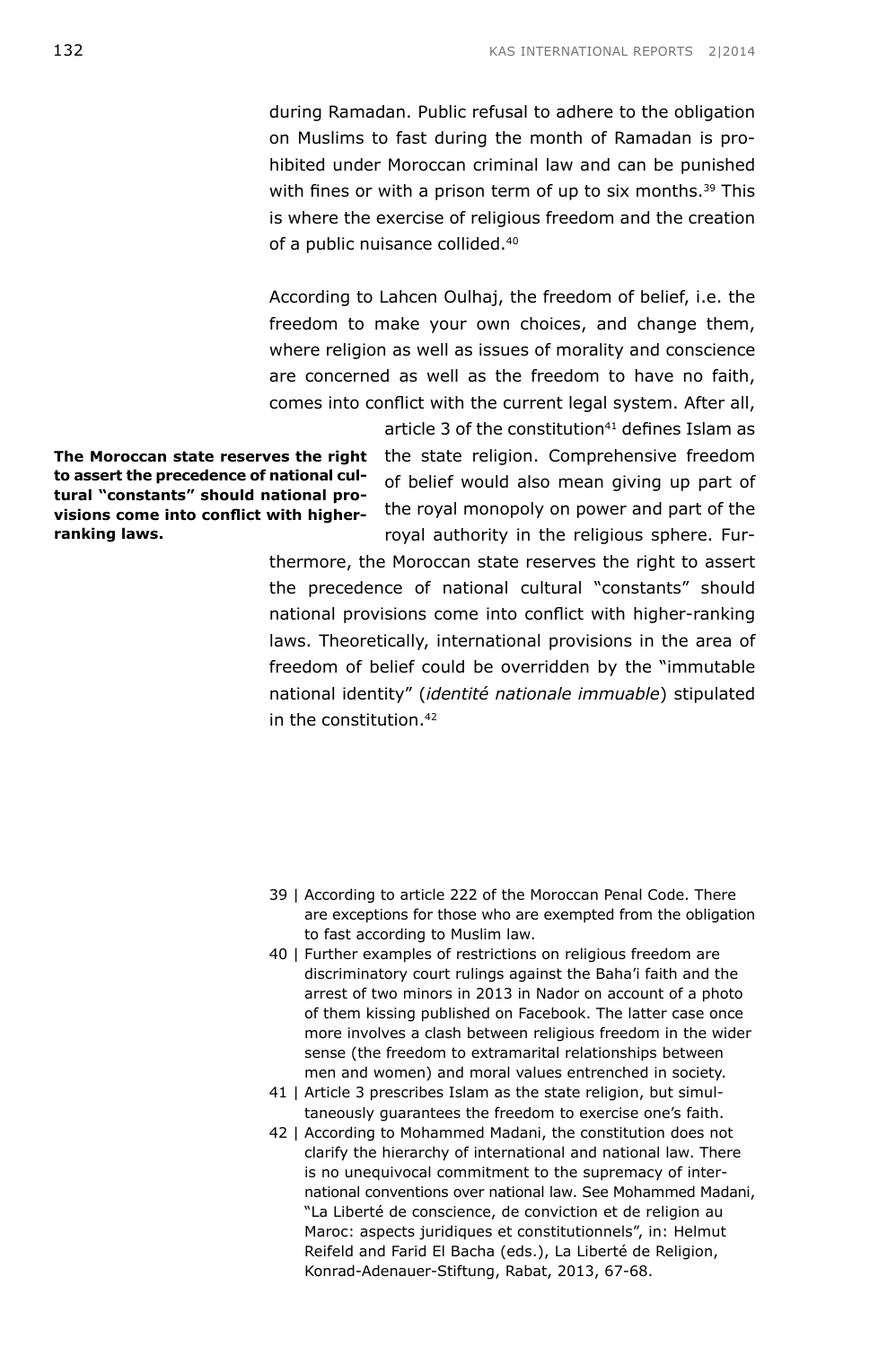

The only woman in the cabinet up to the formation of the new government in 2013: Family minister Bassima Hakkaoui (PJD), in office since 2011. | Source: Foreign and Commonwealth Office  $(FCO)$ , flickr,  $@0@$ .

All in all, there seems to be a contradiction in the King having a monopoly on religious and state power, yet he himself emphasising the secular tradition of the monarchy.<sup>43</sup> In his dual role as head of a state that is secularised in many areas on the one hand and as Commander of the Faithful on the other, the monarch makes efforts to "reconcile the country's various secular, lay and religious interests".44 As is the case in many other Arab states that are in part secular in their outlook, Moroccan civil status laws are influenced by religion. Other areas of law are independent of religious principles, but can reflect religious-cultural traditions and values as can be seen in criminal law, for instance. The government is not granted any religious competences whatsoever. Similarly, political parties are prohibited from

- 43 | In his royal speech of July 2013, King Mohammed VI mentioned Morocco's secular tradition and culture. A similar concept can be found in the UK, where the Queen is both the head of state and head of the Anglican Church of England.
- 44 | Helmut Reifeld, "Exception or Pioneer? Political Islam in Morocco", *KAS International Reports*, 10/2013, 6-21, here: 9, <http://kas.de/wf/en/33.35674> (accessed 22 Jan 2014).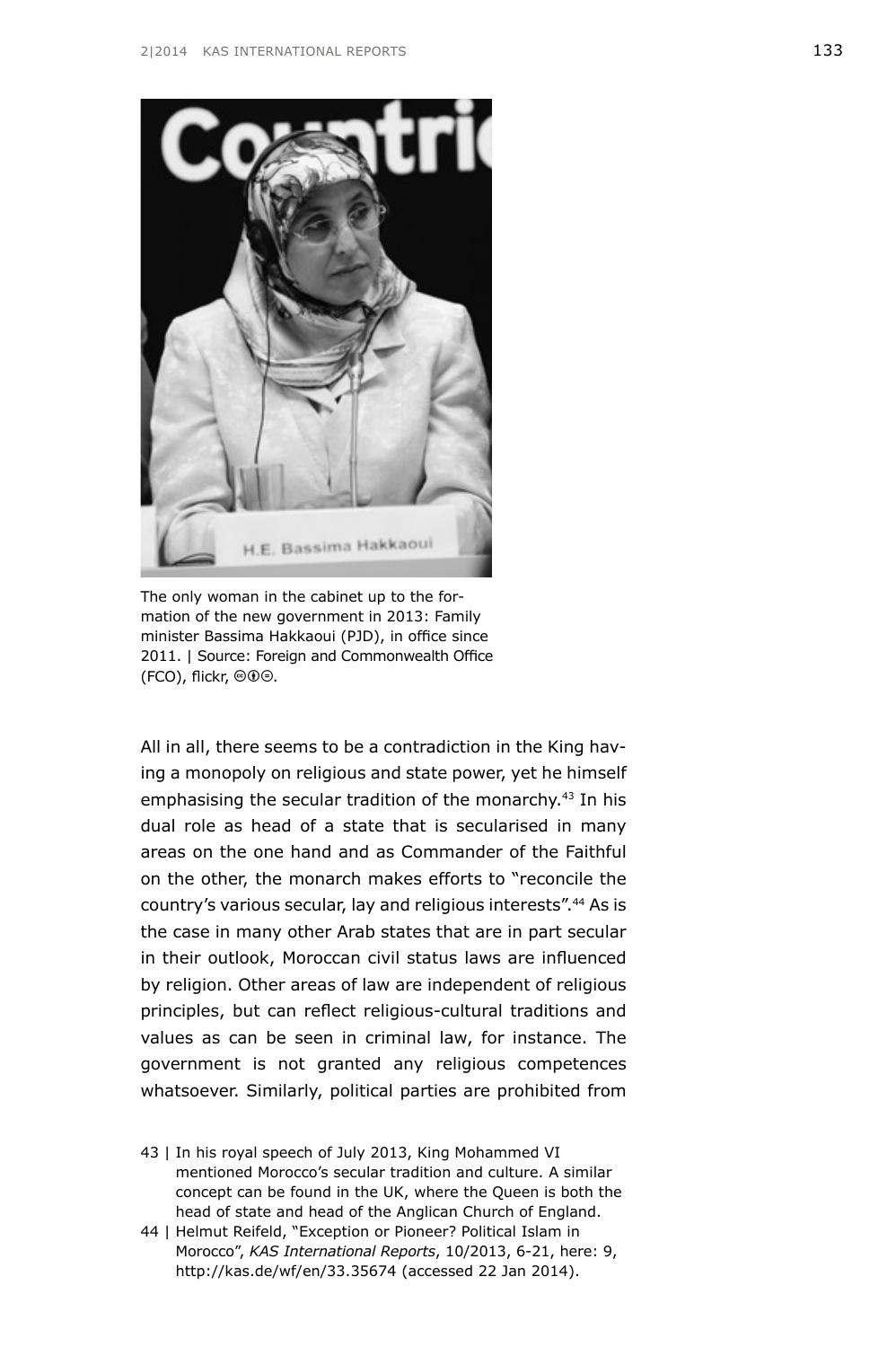basing their programmes on religious, linguistic, ethnic or regional principles (article 7). These provisions can also be seen as protecting the royal prerogative on interpretation in religious matters as well as protecting national unity and continuity rather than constituting an expression of the consistent separation of state and religion.

#### **GENDER EQUALITY**

Moroccan women's rights activists have been fighting for legal and social gender equality since the 1970s. The Moroccan state began to address these demands in the 1990s. Ever since, it has pursued an approach aimed at improving the legal, political and economic position of women. The state has thus become an essential actor of change in this area and has been working hand in hand with various secular women's rights organisations. With the 2004 reform of family law and the most recent constitutional reform of 2011, the top-down "state feminism"45 inspired by King Mohammed VI has resulted in considerable improvements in the equality of women in front of the law.46 This longstanding pact between the elites and decision-makers close to the King on the one hand and secular women's rights movements on the other is now being challenged by alternative ideas about women's and family policies on the part of the government led by Islamists.

In article 19, the 2011 constitution enshrined a clear commitment to men and women being treated entirely equally in legal, political, economic, social and cultural matters and an absolute ban on discrimination. The constitution thus represents a further milestone in the process of achieving legal gender equality in Morocco. It was celebrated as an achievement by the Moroccan women's rights movement. Political equality had already been enshrined in the 1996 constitution. In addition, the 2009 *Charte communale* had introduced an equality strategy at the local level. However, the most influential innovation in the area of equality

- 45 | According to Houria Alami Mchichi, "Les effets du printemps arabe sur la participation des femmes dans les sphères publiques et politique au Maroc", CARE International Maroc, 20 Nov 2012, 29.
- 46 | King Mohammed VI also initiated the reform of the citizenship law. Under the new citizenship law of 2006, a woman can now also pass her Moroccan citizenship on to her children.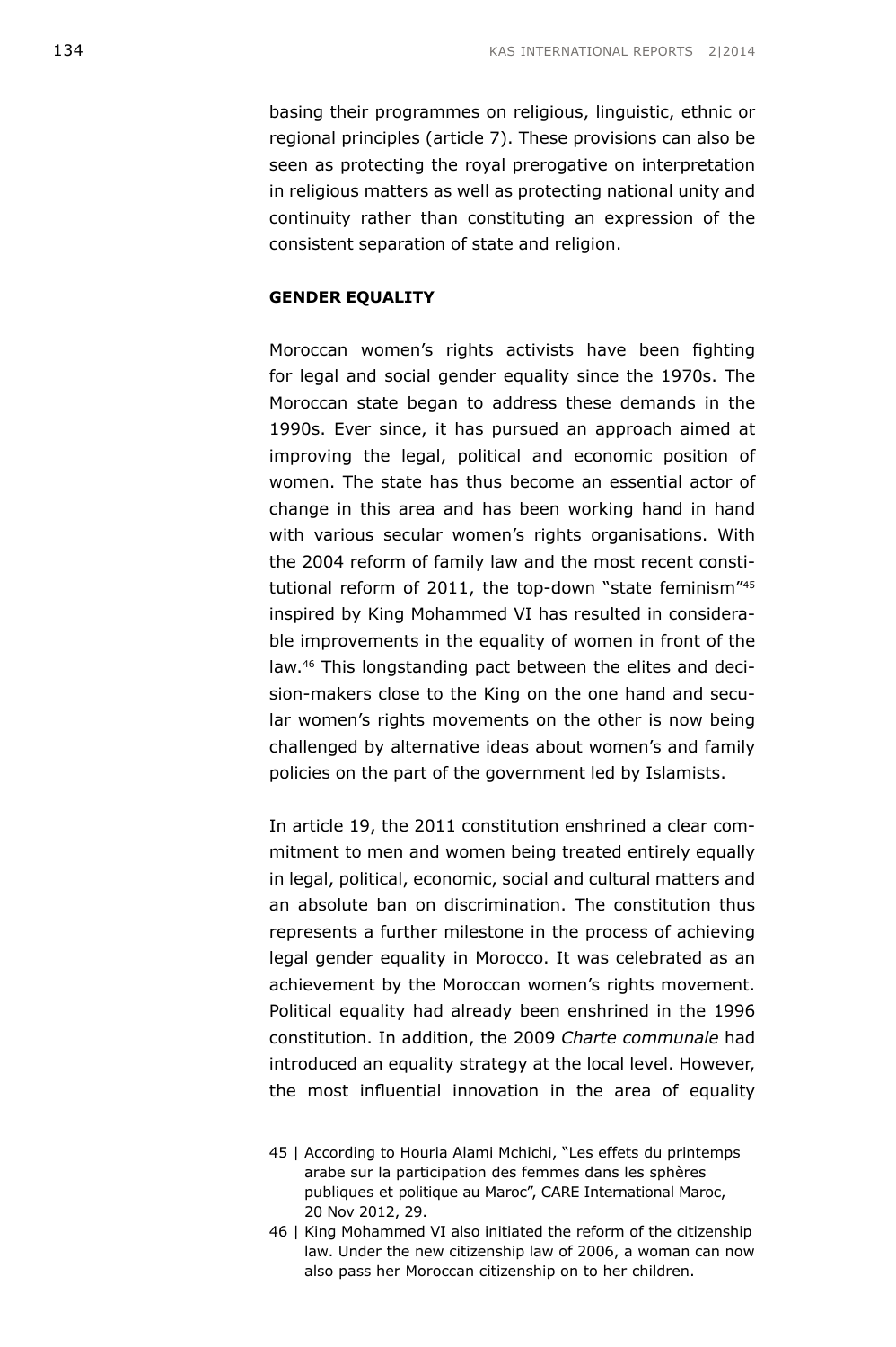during the last decade was the 2004 reform of Moroccan family law (Moudawana reform). This reform introduced the principle of joint responsibility (*coresponsabilité*) of man and wife as well as enshrining clear legal improvements for women with respect to marriage, divorce and conduct within marriage.<sup>47</sup>

The new constitution of 2011 envisages the establishment of a new Equality Authority,<sup>48</sup> charged with defending the rights pursuant to article 19. However, the authority is intended more as an advisory body, which records cases of discrimination, produces annual progress

reports and renders account to parliament. Women's rights activists have com-To what extent it will be able to bring about **mented that the equality laid down in** real change in women's daily lives is still **than an enforceable right.** completely unclear. Women's rights activists

have commented that the equality set forth in article 19 is described more as a goal than an enforceable right.<sup>49</sup> Furthermore, the goal of equality also comes up against "constants", which are also mentioned in article 19 without being described in any greater detail. These constants can, for instance, include the "immutable national identity" mentioned in the preamble, which is to be respected irrespective of international conventions.

The implementation of the new equality principles is now conducted by a government led by Islamists for the first time. However, the implementation plan of family minister Bassima Hakkaoui (PJD), *the Plan gouvernemental pour l'égalité des genres 2012-2016*, "Ikram" for short, does not at first glance appear to be very different from the plan of the previous family minister Nouzha Skalli. The action plan that Hakkaoui presented in July 2013 addresses issues in the areas of education, health, equality of opportunity in the labour market and specifically equal access to public office, the strengthening of women's economic and social

47 | The wife's duty to obey her husband was abolished. Women have since been able to marry without their father's consent and file for divorce on their own account. The conditions of polygamy have been made considerably more onerous. The duty to be faithful in marriage was shared between both partners. The legal age for women to be married was raised from 15 to 18.

48 | Autorité chargée de la parité et la lutte contre toutes les formes de discrimination (articles 19 and 164).

49 | See Mchichi, n. 45.

**article 19 is described more as a goal**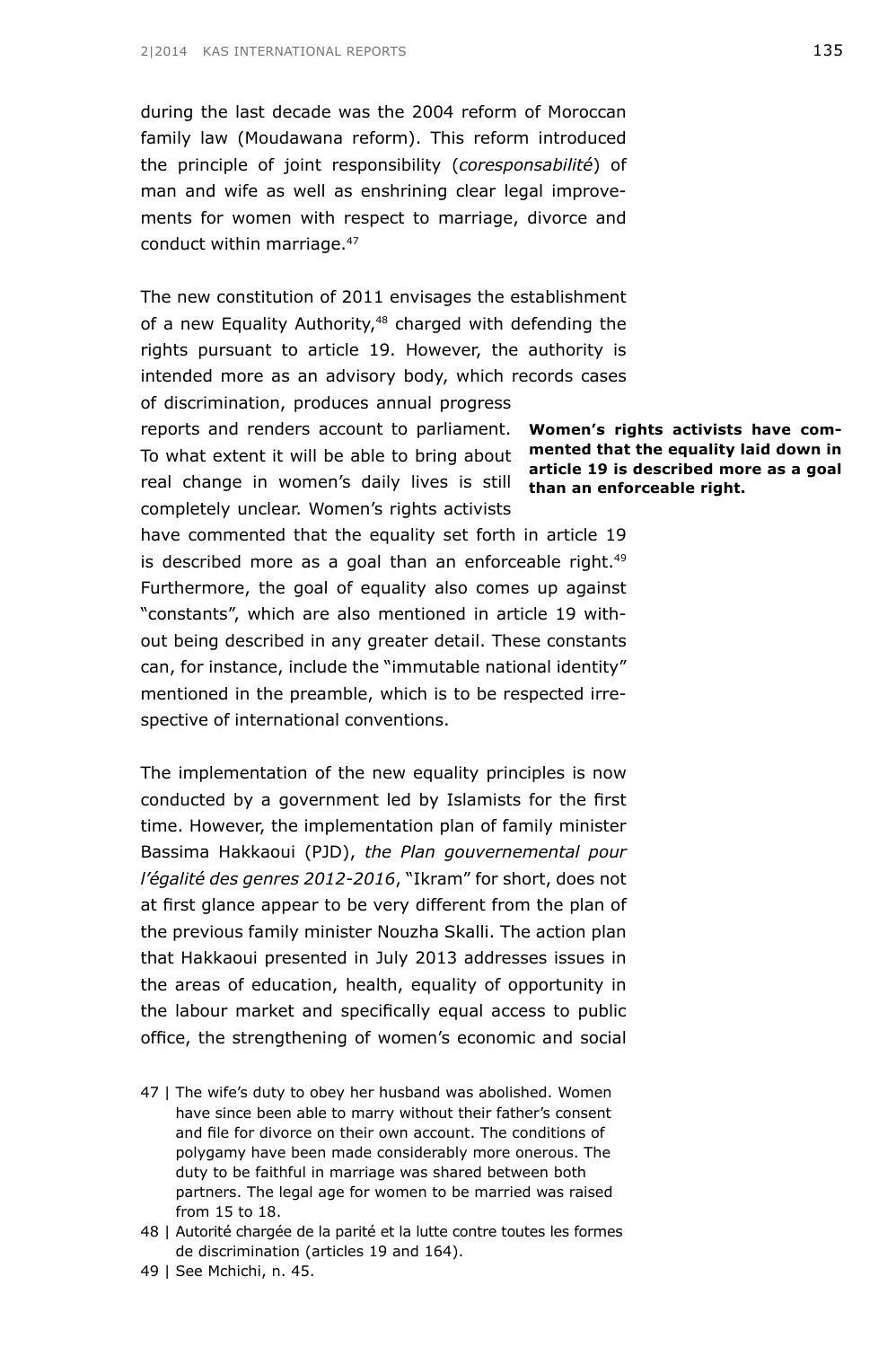independence and political participation among others and receives financial support from the European Union to the amount of 45 million euros.<sup>50</sup>

The wording and comments used by the Islamist family minister, in particular, are causing distrust among secular feminists and intellectuals. In the opinion of some women's rights activists, the name of the action plan, Ikram, reduces the urgent issue of equality to "welfare and charity".51 Hakkaoui's comment that her programme should be implemented in harmony with Islam and Moroccan family values has imposed further limitations on the action plan, which are entirely open to interpretation. In 2012, Hakkaoui had already caused some protests in the local media when she described article 475 of the Penal Code, which provides for rapists to go unpunished if they subsequently marry the victim, as not necessarily detrimental to the victim. After the suicide of underage Amina Filali in March 2012, who also suffered violence in the marital home after marriage to her rapist, large parts of the population had demanded the amendment of article 475. In mid-January 2014, the controversial clause of article 475 was unanimously abolished by the Moroccan parliament. The law against sexual violence and harassment that Hakkaoui planned in 2013 has attracted further criticism from women's rights organisations. Hakkaoui was accused of a lack of transparency and insufficient involvement of civil society in the drafting of the law. The bill is also said to concentrate too much on the punishment and criminalisation of the perpetrators and not offer a flexible and comprehensive solution to deal with the social discrimination against women.<sup>52</sup>

Despite an equality policy having been pursued by the state for many years with the support of the Moroccan elites and a way of life that appears modern in many respects,

- 50 | See also "Mme Hakkaoui présente le programme gouvernemental de parité 'Ikram'", Kingdom of Morocco, 5 Jul 2013, [http://maroc.ma/fr/actualites/mme-hakkaoui-presente](http://maroc.ma/fr/actualites/mme-hakkaoui-presente-le-programme-gouvernemental-de-parite-ikram)[le-programme-gouvernemental-de-parite-ikram](http://maroc.ma/fr/actualites/mme-hakkaoui-presente-le-programme-gouvernemental-de-parite-ikram) (accessed 13 Jan 2014).
- 51 | See Jaouad Mdidech, "La parité? Les femmes veulent plus que cela, elles parlent d'égalité", *La Vie éco*, 20 Jul 2012, 41-42.
- 52 | See also Ayla Mrabet, "Législation. Hakkaoui fâche les féministes", *TelQuel*, 3 Dec 2013, [http://telquel-online.com/](http://telquel-online.com/content/legislation-hakkaoui-fache-les-feministes) [content/legislation-hakkaoui-fache-les-feministes](http://telquel-online.com/content/legislation-hakkaoui-fache-les-feministes) (accessed 29 Jan 2014).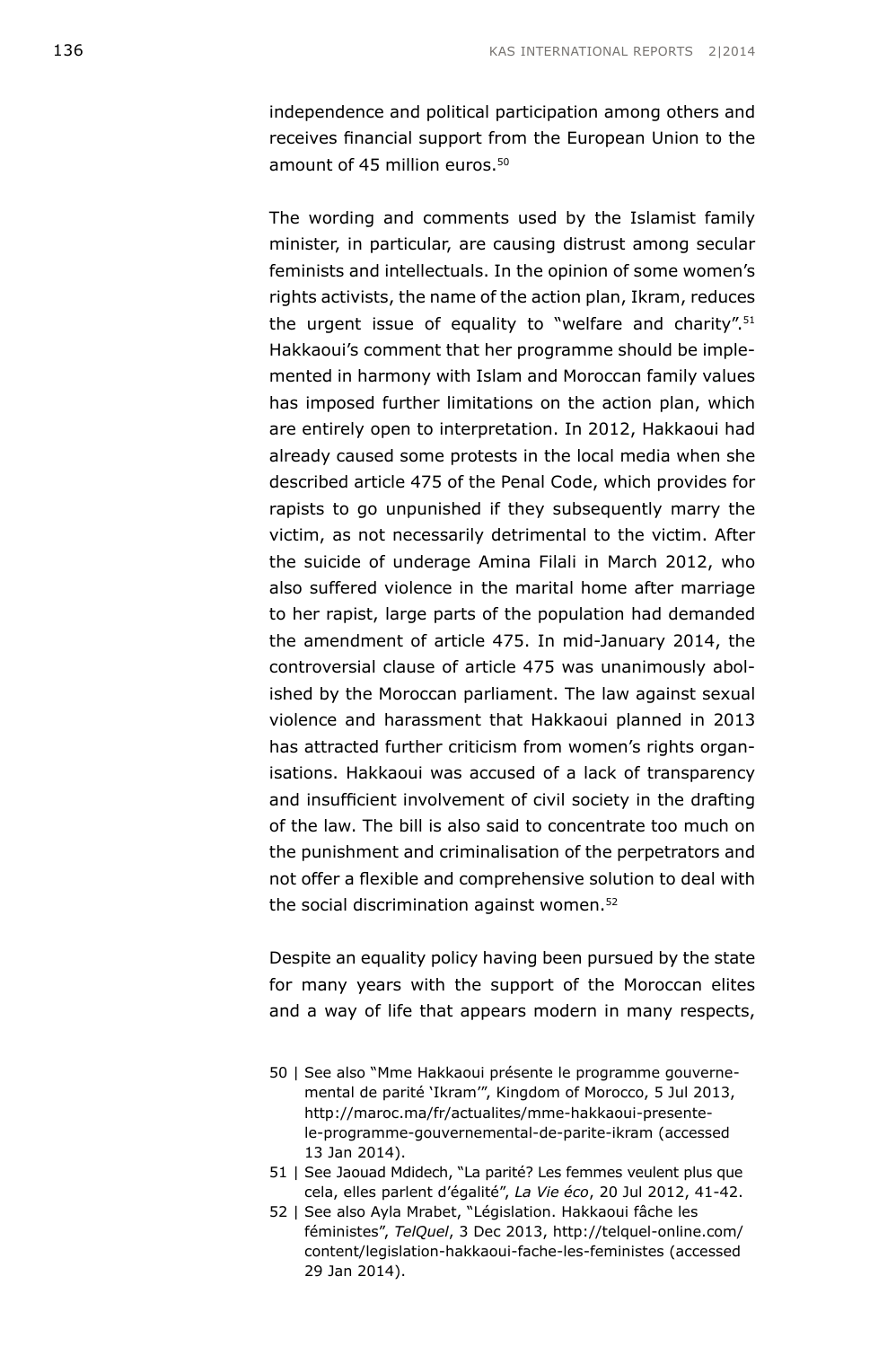a detailed report by Care International Maroc on the situation of women in Morocco after the unrest of the Arab Spring<sup>53</sup> reports continuing inequality in pay, in access to the labour market, in illiteracy, in appointments to high-ranking positions in public administration and in political participation. In the area of political participation, women's representation has gradually improved. In 1993, two women were voted into the national parliament for the first time. In 2002, a women's quota of 30 seats was set for the national parliament for the first time on the basis of a party consensus. This was increased to

60 seats (of 395) in 2011. $54$  In spite of this, at 17 per cent in the national parliament and 12 per cent at local level, women still make up considerably less than the critical mass

of 30 per cent that would be required to make an impact on parliamentary decisions.<sup>55</sup> Women first held ministerial positions in government in 1997. The government prior to 2011 already had five female ministers, while the Islamist-led government after 2011 only gave one ministerial post (Ministry for Solidarity, Women, Family and Social Development) to a woman. The new governing coalition since 2013, which is also led by the PJD, at least has several female "Minister Delegates". In 2012, Nabila Mounib became the first female Secretary General of the secular socialist PSU. In the world of private enterprise, Miriem Bensalah-Chaqroun was the first woman to be elected head of the influential business association CGEM in 2012.

According to Houria Alami Mchichi from Care International, the now almost irrelevant Moroccan protest movement of the Arab Spring, the "20 February movement", has shown neither a clear commitment to equality nor had a positive impact on the position of women.<sup>56</sup> While the protest movement counted numerous Islamist women amongst its ranks, only two secular women's associations had joined. And although many members of the M20 movement had

- 53 | See Mchichi, n. 45.
- 54 | There is, however, no women's quota in public administration. But some ministries have committed themselves to give special consideration to women in their appointments.
- 55 | See Aïcha Akalay, "Femmes. De plus en plus libres, malgré tout", *TelQuel*, 10 Dec 2013, [http://telquel-online.com/content/](http://telquel-online.com/content/femmes-de-plus-en-plus-libres-malgre-tout) [femmes-de-plus-en-plus-libres-malgre-tout](http://telquel-online.com/content/femmes-de-plus-en-plus-libres-malgre-tout) (accessed 29 Jan 2014).
- 56 | See Mchichi, n. 45, 14-18.

**The government prior to 2011 already had five female ministers, while the Islamist-led government after 2011 only gave one ministerial post to a woman.**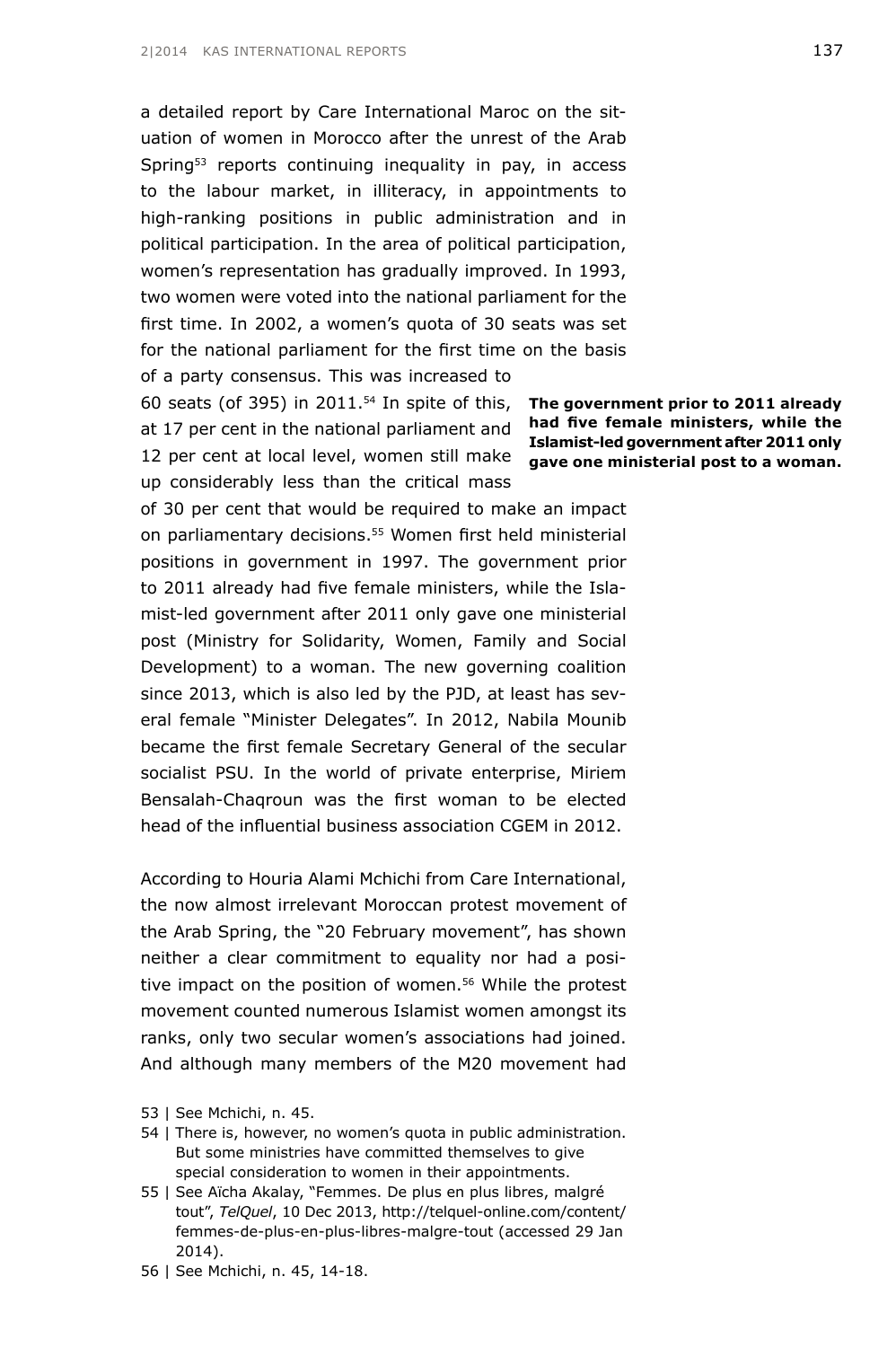called for a boycott of the 2011 constitutional referendum, the constitutional reform received public support from many women's rights associations. Once again, it was the Palace that gave the strongest impulse for women's legal equality through its 'pre-emptive' constitutional reform. Where gender equality in front of the law is concerned, the interests of the Palace appear to be aligned more closely with those of secular rather than Islamist feminism. Support for the secular women's rights movement helps to promote the image of Morocco as a "showcase" of enlightened Islam. In addition, it counters the risk of other religious interpretations for social coexistence competing with the course taken by the King.



M20 activist face to face with Moroccan security forces: Members of the movement had called for a boycott of the 2011 constitutional referendum. | Source: © Abdelhak Senna, Agence France Press (AFP).

#### **PRESS FREEDOM AND FREEDOM OF SPEECH**

Articles 25, 27 and 28 of the constitution guarantee press freedom and freedom of speech, enshrine the right for information and preclude any form of advance censorship. The authority responsible for the media (Haute Autorité de la Communication Audiovisuelle) is charged with monitoring adherence to press freedom and freedom of speech and the right to access to information. The limits to press freedom and freedom of speech are defined in Moroccan press law (Code de la Presse of 2003). These cover matters such as incitement to criminal acts, violation of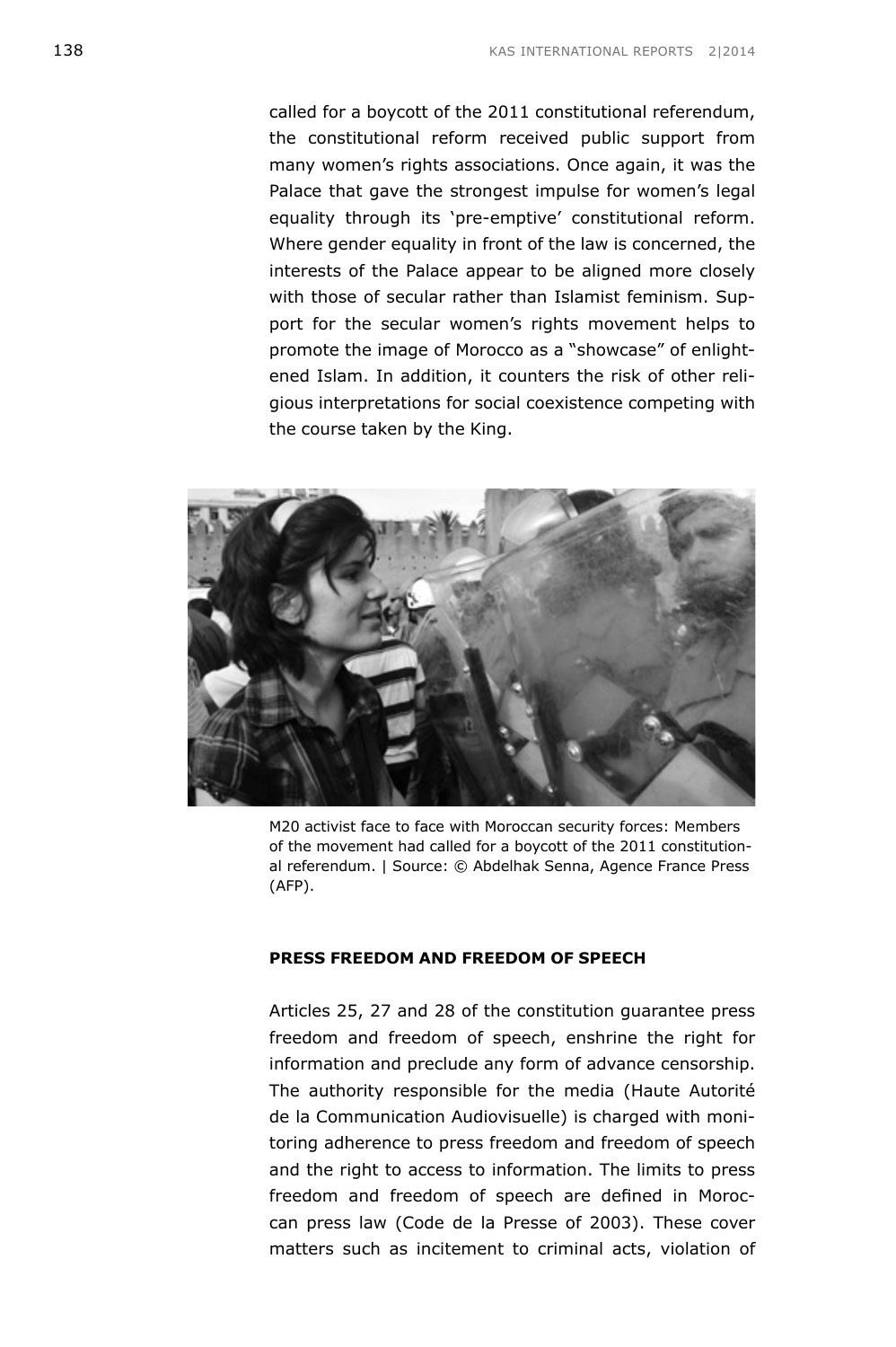personal rights, violation of morality and damage to the community and public interest. Article 41 of the Press Code sets the punishment for insulting the royal family as well as publishing material undermining religion, the monarchy or territorial integrity at three to five years in prison.

Press Freedom Index 2013 compiled by **In practice, freedom of speech and the** and Libya but above Tunisia and Egypt. In **personal rights.** Over the last few years, critics and human rights organisations have noticed a deterioration with respect to the freedom of the media and of the press as well as increased self-censorship in Morocco.<sup>57</sup> On the *World* Reporters without Borders,58 Morocco is ranked 136th (of 179), clearly below Algeria practice, freedom of speech and the right to

**right to information are occasionally balanced against the interests of internal security as well as the protection of** 

information are occasionally balanced against the interests of internal security as well as the protection of personal rights. Legal proceedings against critical journalists and newspapers can make free and critical journalism more difficult and increase self-censorship.

A case that drew a great deal of attention and which international human rights and press freedom organisations saw as a blow to critical journalism and as a curtailment of freedom of speech and press freedom involved the arrest of journalist Ali Anouzla in September 2013. The editor-in-chief of the Arab-language issue of the online magazine *Lakome* was indicted on 25 September for providing material support to terrorism and for praising and inciting terrorist criminal acts. Anouzla had inserted a link to a video by Al-Qaida in the Islamic Maghreb (AQIM), which was published in the Spanish newspaper *El País*. To many observers, Anouzla's prosecution under the 2003 anti-terrorism law represented a pretext, as the (secular)

- 57 | See Aida Alami, "Morocco journalist accused of 'terrorism'", *Al Jazeera*, 25 Sep 2013, [http://aljazeera.com/indepth/](http://aljazeera.com/indepth/features/2013/09/morocco-journalist-accused-terrorism-2013923103640898755.html) [features/2013/09/morocco-journalist-accused-terrorism-](http://aljazeera.com/indepth/features/2013/09/morocco-journalist-accused-terrorism-2013923103640898755.html)[2013923103640898755.html](http://aljazeera.com/indepth/features/2013/09/morocco-journalist-accused-terrorism-2013923103640898755.html) (accessed 13 Jan 2014).
- 58 | The *World Press Freedom Index* is calculated on the basis of the criteria of plurality (of opinion), media independence, the media environment and self-censorship, the legal framework, transparency as well as infrastructure (for the production and generation of information). *World Press Freedom Index 2013*, Reporters without Borders, 30 Jan 2013, 18, [http://fr.rsf.org/IMG/pdf/classement\\_2013\\_gb-bd.pdf](http://fr.rsf.org/IMG/pdf/classement_2013_gb-bd.pdf) (accessed 13 Jan 2014).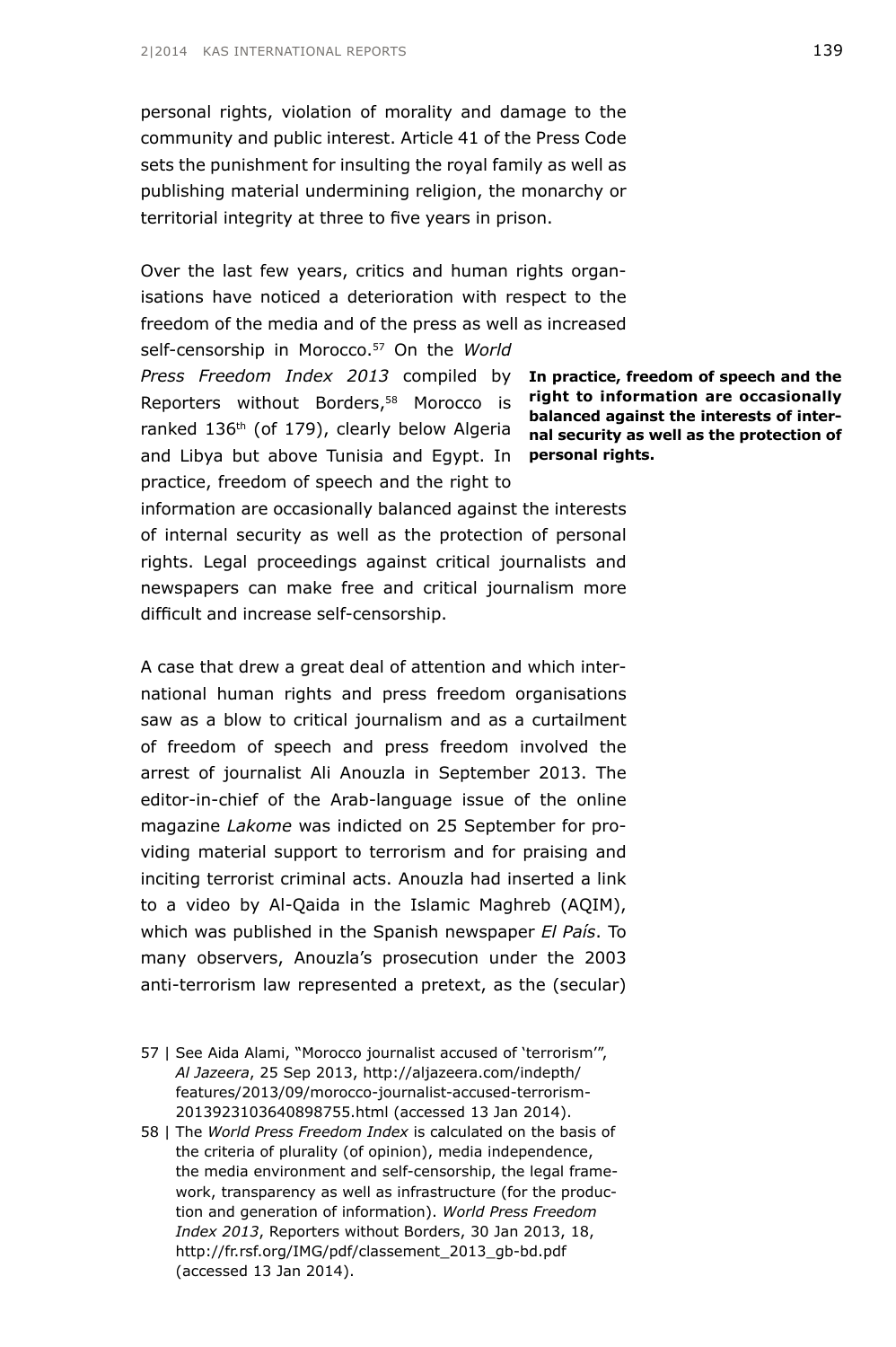journalist had marked the video clearly as propaganda and other websites that had also disseminated the video had not been prosecuted.59 According to the anti-terrorism law, Anouzla may be looking at five to 30 years in prison. He was released on bail in October.

In the media landscape, Anouzla is described as one of the few remaining critical journalists in Morocco, who has come under the scrutiny of the security forces repeatedly because of critical articles about corruption, the extent of the royal budget and the lack of accountability on the part of the King. He had uncovered the paedophile scandal centred on Daniel Galván in July 2013, thereby triggering an uncomfortable, albeit brief crisis in the rule of King Mohammed VI.<sup>60</sup> In the opinion of civil rights activists and media

**In 2012, the editor of the** *Al-Massae*  **newspaper was given a one year prison sentence because he had published a report on an alleged corruption scandal involving the head of the secret service.**

representatives, critical journalists and regime critics in Morocco must expect smear campaigns involving accusations of drug use or rumours about their mental state<sup>61</sup> as well as high fines.<sup>62</sup> In April 2012, the editor of the *Al-Massae* newspaper, Rachid Nini, was

given a one-year prison sentence on the basis of the Penal Code (*Code Pénal*) because he had published a report on an alleged corruption scandal involving the head of the secret service Adellatif Hammouchi and denounced the abuse of anti-terror legislation by the Moroccan authorities. He was accused of libel and contempt of court.

In a communiqué addressed to the public dated 23 September 2013, the Minister of Communications Mustapha El Khalfi (PJD)<sup>63</sup> justified Anouzla's prosecution by stating

- 59 | Maâti Monjib, "What's Become of Freedom of Expression?", *Sada*, 3 Oct 2013, [http://carnegieendowment.org/sada/](http://carnegieendowment.org/sada/2013/10/03/what-s-become-of-freedom-of-expression/goz9) [2013/10/03/what-s-become-of-freedom-of-expression/goz9](http://carnegieendowment.org/sada/2013/10/03/what-s-become-of-freedom-of-expression/goz9) (accessed 13 Jan 2014).
- 60 | The scandal was described as the "Danielgate" of Mohammed VI in the international media.
- 61 | See Monjib, n. 59.
- 62 | At the beginning of 2010, the first critical Moroccan weekly newspaper, *Le Journal Hebdomadaire*, had to close due to excessive fines. See Cerise Maréchaud, "Le Journal le plus indépendant du Maroc poussé à la fermeture", *Rue89*, 1 Feb 2010, [http://rue89.com/2010/02/01/le-journal-le](http://rue89.com/2010/02/01/le-journal-le-plus-independant-du-maroc-pousse-a-la-fermeture-136442)[plus-independant-du-maroc-pousse-a-la-fermeture-136442](http://rue89.com/2010/02/01/le-journal-le-plus-independant-du-maroc-pousse-a-la-fermeture-136442) (accessed 13 Jan 2014).
- 63 | Accessible at: Kingdom of Morocco, "Press releases", <http://mincom.gov.ma/ar/communiques.html> (accessed 13 Jan 2014).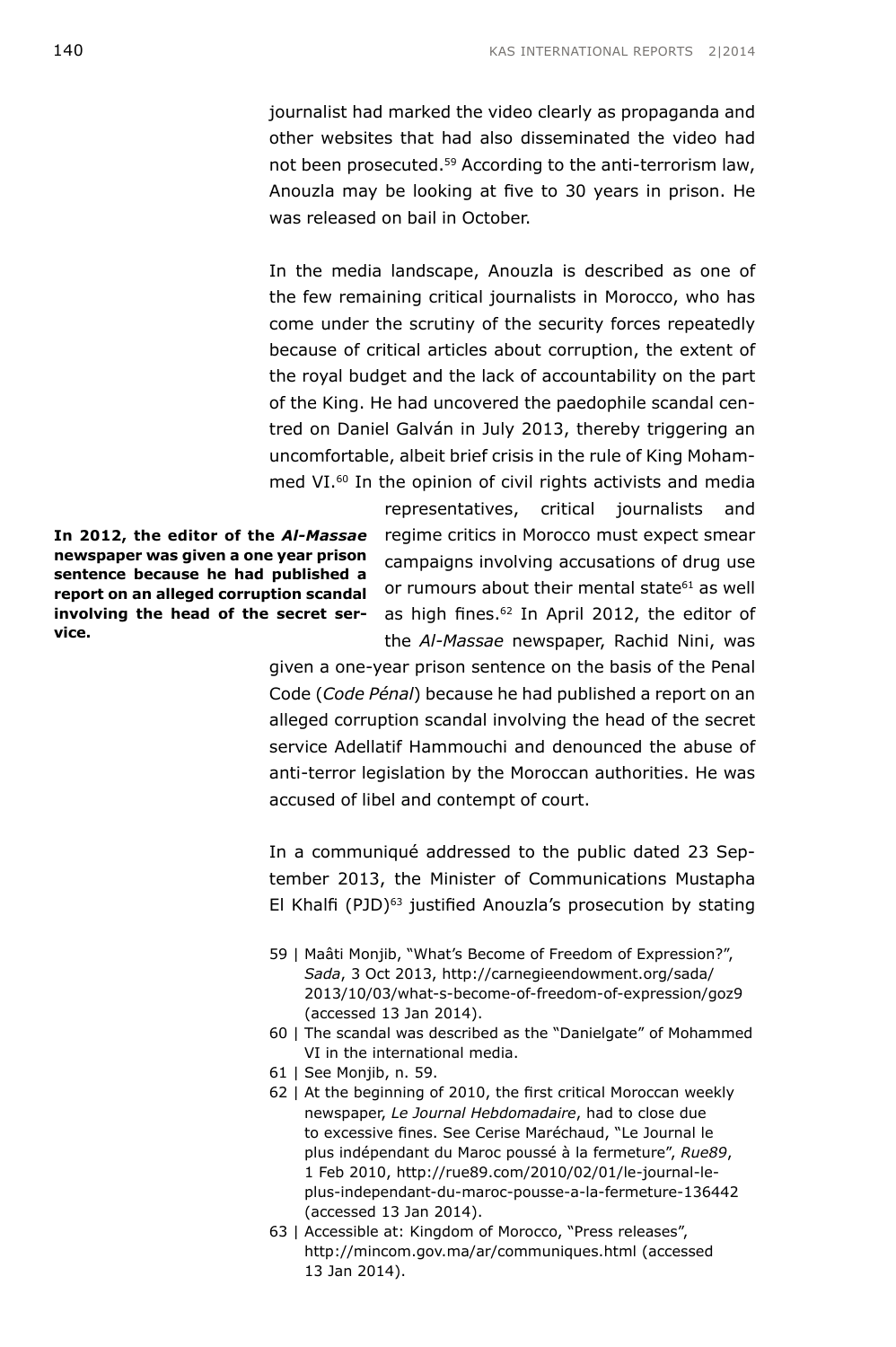that incitement to terrorism had to be excluded from freedom of speech and the right to information. With a view to drafting a new press code, El Khalfi announced his intention to delete all prison sentences from the press law. But potential prison sentences for journalists under the anti-terrorism legislation or the Penal Code will remain in place.

### **LINGUISTIC-CULTURAL RIGHTS: AMAZIGH AS A NEW OFFICIAL NATIONAL LANGUAGE**

Morocco's linguistic-cultural identity has long been an integral component of the debate on social issues and has therefore also been reassessed in the current constitution. This acknowledges Morocco's ethnic-cultural heterogeneity and lists seven different ethnic-regional components as sources of national identity in its preamble. The preamble speaks of a convergence of Arabo-Islamic, Amazigh and Saharo-Hassani components as well as an enrichment by African, Andalusian, Hebraic and Mediterranean elements.

A particular new aspect is the upgrading of the Amazigh (Berber) language64 to an official national language besides Arabic.<sup>65</sup> This fulfilled a longstanding demand of the Amazigh movement. In article 5, Arabic is mentioned as the official national language, which has to be protected and developed. Next, the Amazigh language is enshrined as an additional official national language, whose integration into the school system and public life is to be ensured through concrete implementation legislation.

The Kingdom of Morocco already had a long journey of searching for its linguistic-cultural identity behind it, going back all the way to the end of the era of the French protectorate. As far as the Amazigh issue and the recognition

- 64 | The Amazigh language is some 3,000 years old and regarded as one of the oldest languages in Africa. The homeland of the Amazigh-speaking groups (called Tamazgha) stretches from the Egyptian-Libyan Border to Burkina Faso and comprises some five million square kilometres. An estimated 30 million people speak a Berber language.
- 65 | In the 1992 constitution, French was still the second official national language. In the 1996 constitution, only Arabic was mentioned as an official language. Furthermore, Morocco was described as part of the Arab Maghreb.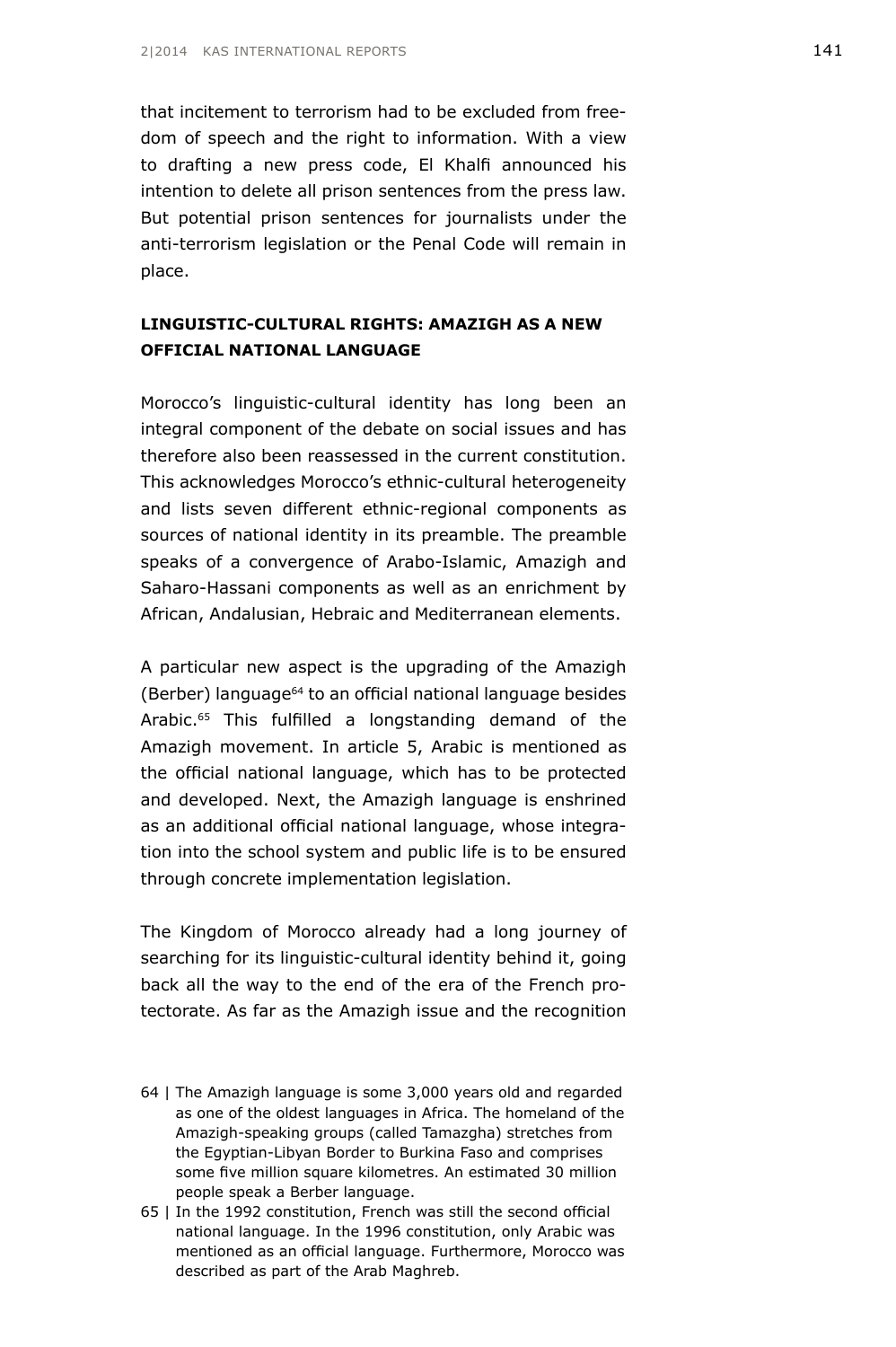of the Berber identity<sup>66</sup> are concerned, the Moroccan state has chosen to proceed by way of a gradual integration of the Amazigh language. As far back as 1994, Hassan II had announced in a royal speech that Amazigh would be taught in Moroccan primary schools and that TV magazine shows in the three Amazigh dialects of Tamazight, Tachelhit and Tarifit would be introduced. These promises were not realised until 2003 with the gradual introduction of the Amazigh language in Moroccan primary schools. In 2001, King Mohammed VI sent further positive signals to the Amazigh movement. The establishment of the Institut Royal de la Culture Amazighe (IRCAM) in 2001 was a first major step, as the recognition of Amazigh as an official language is mentioned in the decree about the founding of the IRCAM. In his royal speech of 9 March 2011, Mohammed VI described the Amazigh identity as a component of Moroccan society. Today, official inscriptions at ministries, authorities and state institutes are in Arabic, Amazigh and French.

Contrary to other, partly violent responses to the various Amazigh movements in the region, the Moroccan state has decided to take the route of progressive integration and recognition of linguistic pluralism. However, the language issue in Morocco is somewhat more complex than

**The country's francophone elite is retaining its close links with the French language. French is still considered the language of the elite, and its mastery is essential for social and professional advancement.**

an Arabic-Amazigh dualism.<sup>67</sup> The debate on languages has produced various social and political dividing lines.<sup>68</sup> On the one hand, mastering and using a particular language demonstrates a person's social origin, but it can also be seen as a political statement.

The country's francophone elite is retaining its close links with the French language. French is still considered the language of the elite, and its mastery is essential for social and professional advancement. Advocates of the Moroccan

- 66 | There is no reliable information on the proportion of Berber people among the Moroccan population. But according to estimates, half of all Moroccans are at least partly of Berber descent.
- 67 | Younes Abouyoub, for instance, argues that the Amazigh and Arab identities are not mutually exclusive. Large numbers of Moroccans thus speak Arabic, but are of Berber descent. See Abouyoub, n. 22.
- 68 | On the language issue and the different debates see Fouad Bouali, *The Language Debate and the Constitution Amendment in Morocco*, 21 Feb 2012, Arab Center for Research and Policy Studies, Doha.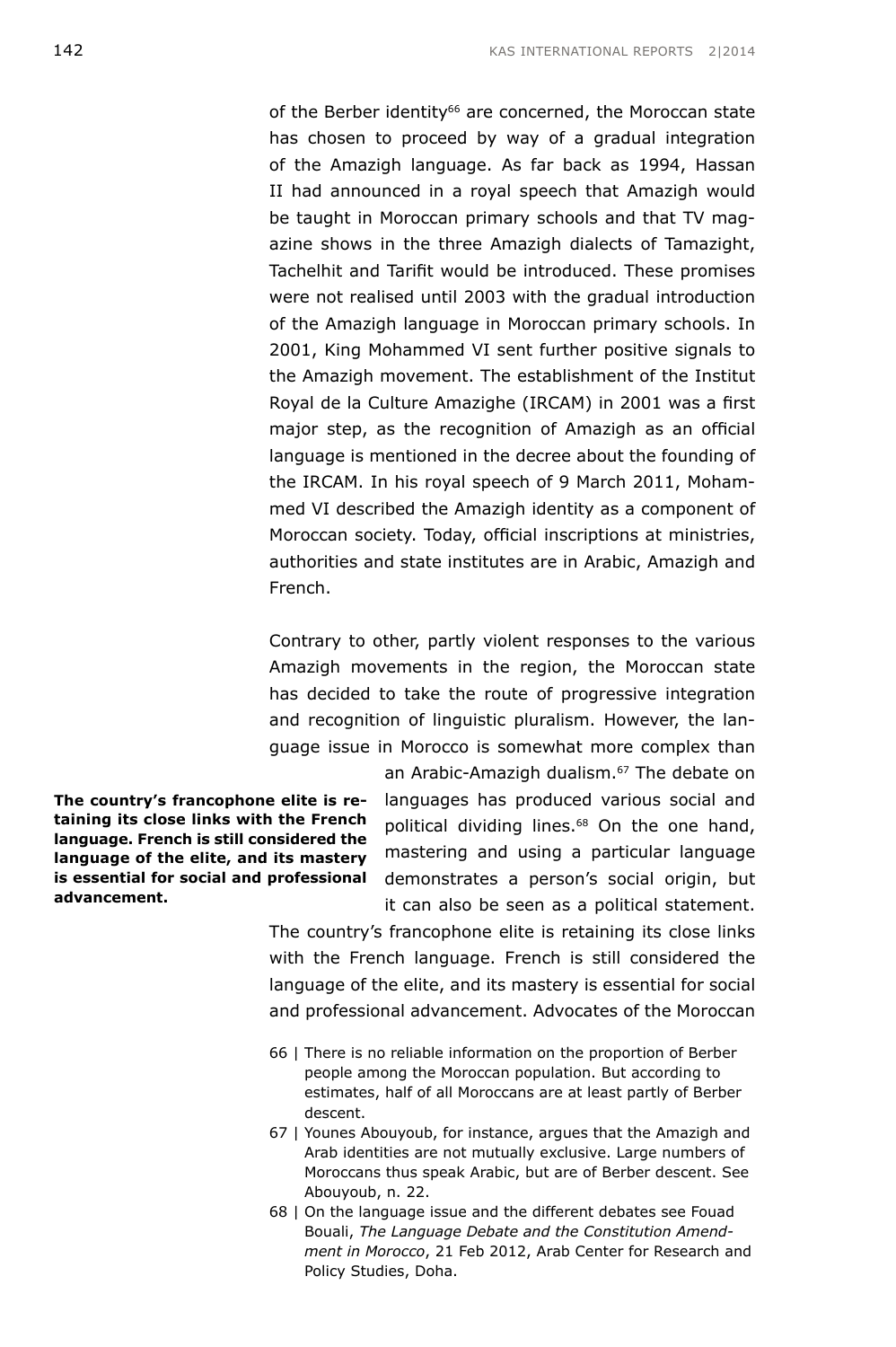Arabic dialect (Darija), on the other hand, promote the use of the dialect in the state media in order to reach poorly educated sections of society as well. Darija devotees thereby also set themselves apart from the defenders of Classic Arabic and emphasise their genuine Moroccan identity in distinction from that of Arabs from the Levant. The conflict about the Arabic language is the context in which the Amazigh movement is most prominent. However, the Moroccan intellectual and historian Hassan Aourid emphasises that the Amazigh character does not only refer to a language, but also represents a view of history.<sup>69</sup> The demands of the Amazigh movement include the "correction" of Moroccan history in textbooks, development of the poorer regions with a high proportion of Berber inhabitants, more airtime for Amazigh programmes on the state media and the recognition of Amazigh first names.<sup>70</sup>

Despite the official recognition of Amazigh, the language still does not have a major presence in schools and public media. The reasons include not only a lack of political will $71$ but also practical problems such as poorly trained teachers, a dearth of textbooks and differences between Amazigh dialects, which hinder standardised teaching. In addition, national-conservative and Islamist forces have obstructed the recognition of the Amazigh language in everyday life.

- 69 | According to Hassan Aourid speaking at a political debate organised by the Konrad-Adenauer-Stiftung on 20 Jun 2013 in Casablanca. Aourid made reference to Moroccan history preceding the arrival of the Arabs and recalled the female Amazigh freedom fighter Kahina, who is celebrated by the Berbers as a heroine, among others.
- 70 | The recognition of Amazigh first names still frequently fails to be applied due to ignorance on the part of authorities and officials. According to the law, first names may not be "foreign to the Moroccan ear". See Sanaa Eddaïf, "Comment les prénoms amazighs retrouvent un traitement… presque normal", *L'Economiste*, 31 May 2013, 32 et seq.
- 71 | The activist and intellectual Ahmed Assid accuses the Minister of National Education of ignoring the Amazigh issue and focusing exclusively on retaining foreign languages. In addition, Assid demands implementation of the statutory quota of 30 per cent of airtime to be reserved for the Amazigh language in the public TV channels. Quoted according to Brahim El Guabli, "La Langue Amazighe: Par-cours et Entraves de Son Enseignement au Maroc", *Jadaliyya*, 18 Feb 2013, [http://jadaliyya.com/pages/](http://jadaliyya.com/pages/index/10256) [index/10256](http://jadaliyya.com/pages/index/10256) (accessed 22 Jan 2014); as well as Mohammed Boudarham, "Identité. En avant l'Amazigh!", *TelQuel*, 16 May 2012, [http://telquel-online.com/Actualites/Maroc/Identite-](http://telquel-online.com/Actualites/Maroc/Identite-En-avant-l-Amazigh/522)[En-avant-l-Amazigh/522](http://telquel-online.com/Actualites/Maroc/Identite-En-avant-l-Amazigh/522) (accessed 29 Jan 2014).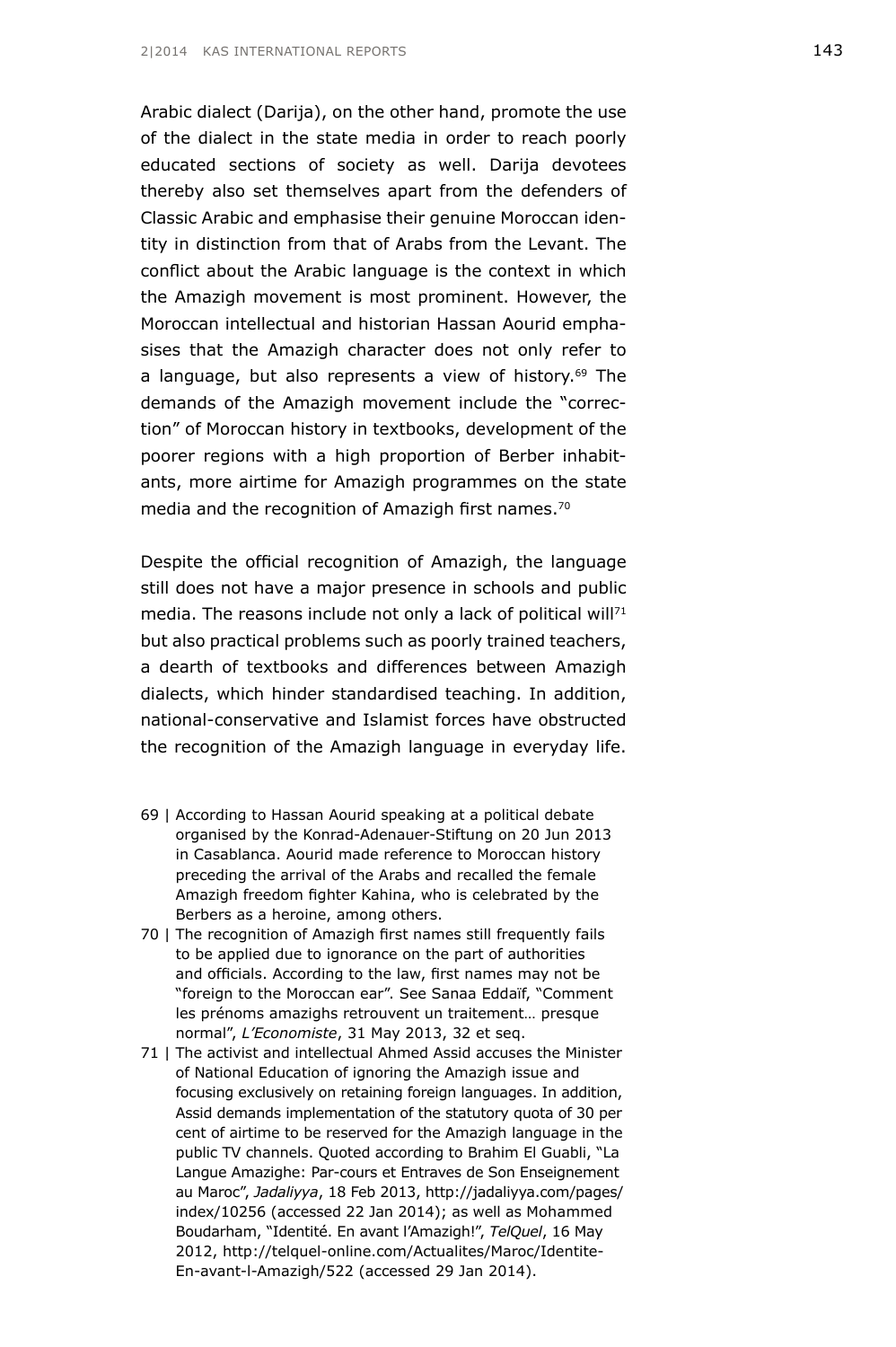They emphasise the Arab identity of Moroccan society as well as the (classic) Arabic language as the language of religion and unity.<sup>72</sup> However, the PJD-led Ministry in Charge of Relations with Parliament and Civil Society declared in April 2013 that NGOs could in future submit queries to the ministry in Amazigh as well.<sup>73</sup>

For now, the current constitution has helped to establish a balance in the language issue and thus counteracted a potential culture struggle.<sup>74</sup> Furthermore, the constitutional reform embodies the assertion of a separate Moroccan identity as well as a more complex understanding of national identity. The emphasis on linguistic-cultural pluralism in the constitution and its future recognition in practice may help to prevent potential social conflicts. The fact is that the language issue reflects above all social conflict potential resulting from the polarisation between an elite that speaks French or (classic) Arabic on the one hand and marginalised, poorly educated sections of the population on the other.

### **ACHIEVEMENTS TO DATE AND OUTLOOK: REACTIONARY TREND AND A MONARCHY "WITH TWO FACES"**

**tional reform was to renew the monarchy-based political system so as to enhance its capacity for survival and for itself redundant.**

**The purpose of the Moroccan constitu-** The Moroccan constitutional reform and its **managing the future while not making**  traditional monarchical system and its demimplementation are caught in a constant conflict between the preservation of the ocratic renewal. The purpose of the reform

> was to renew the monarchy-based political system so as to enhance its capacity for survival and for managing the future while not making itself redundant. According to civil rights advocate and activist Ahmed Assid, the Kingdom of

- 72 | The political parties supporting Morocco's Arab identity include the Istiqlal Party, the PJD as well as the SU. The parties advocating a more widespread use of Amazigh on the other hand are the PAM, MP, RNI, USFP and PPS.
- 73 | Furthermore, ministry officials have been allowed to submit sick notes in Amazigh as well since May 2013. See Boudarham, n. 71.
- 74 | Fouad Bouali, on the other hand, fears that through its recognition of the Amazigh language the current constitution may open up new socio-cultural fronts and form a basis for further conflicts of identity. According to Bouali, the recognition of seven different components of national identity was meant to satisfy all sides and ultimately served specific interests. See Bouali, n. 68, 32, 34 and 37.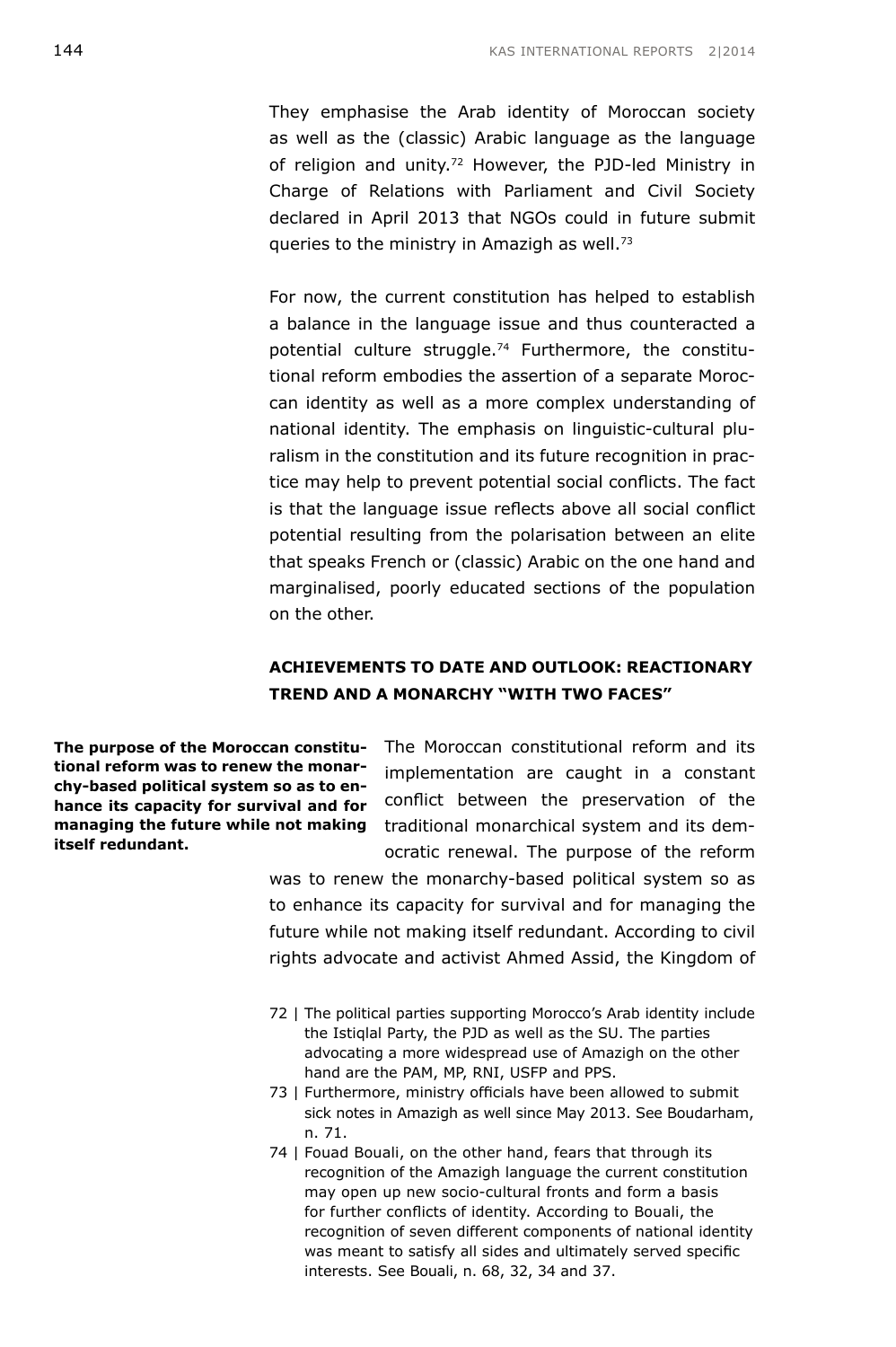Morocco continues to appear as a state "with two faces": a traditional religious monarchy on the one hand and a modern monarchy on the other, which maintains close links to foreign partners and advocates modern concepts and human rights.<sup>75</sup>



Solidarity march for Palestine in Rabat, 2012: Demonstrations on foreign policy issues bring many more people to the streets than processions on domestic or constitutional issues. | Source: © Ellinor Zeino-Mahmalat.

An assessment of the impact of the 2011 constitutional reform must be differentiated and can only draw preliminary conclusions in view of the delayed implementation. The constitution claims to lay the foundations for a constitutional democracy. A comprehensive catalogue of basic rights and the integration of stronger institutional counterbalances in the constitution have produced a first legal basis for a parliamentary monarchy and for a civil state. Success and credibility of the constitutional reform now depend on the consistent implementation and application of the constitutional principles. There are still deficiencies in the adoption of concrete laws, the reforming and adaptation of existing laws (for instance of criminal and press legislation) and the strengthening of structures of the rule of law (particularly the justice system). In some instances, the persistence of tensions and legal ambivalences in

<sup>75 |</sup> Interview with Ahmed Assid, *TelQuel*, 22 Aug 2012, [http://telquel-online.com/Actualite/Maroc/Entretien-La](http://telquel-online.com/Actualite/Maroc/Entretien-La-monarchie-le-makhzen-les-islamistes/533)[monarchie-le-makhzen-les-islamistes/533](http://telquel-online.com/Actualite/Maroc/Entretien-La-monarchie-le-makhzen-les-islamistes/533) (accessed 29 Jan 2014).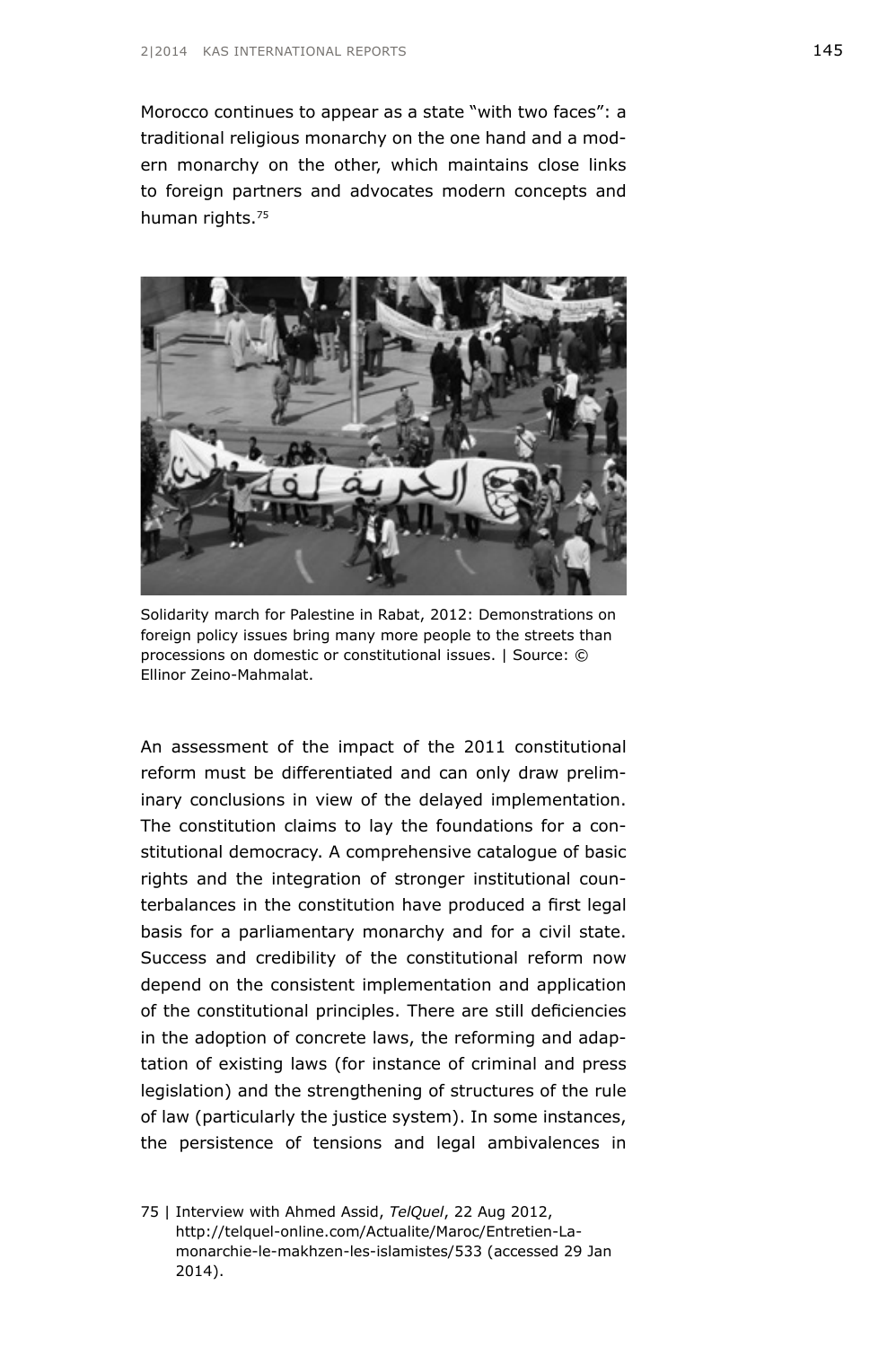sensitive areas, including internal security, faith issues and ideas on social values, are having a negative impact on personal liberties. The constitutional "constants" of an "immutable national identity" can be used as an explanation for many disagreements or conflicts of interest or as a buffer to prevent rapid changes. The inclusion of these constants and the requirement for concrete implementation laws have effectively put the brakes on the reform process.

Furthermore, the behaviour of various actors in political practice has also strengthened continuity instead of introducing new approaches in governance. The government's course characterised by loyalty to the King, which many observers have described, has set a precedent of continuity and subordination for the government's future positioning with respect to the King. There is no hope for a stronger emancipation of the government and of the Head of Government from the power apparatus around the King under the new coalition either. The inability of the parties to promote a consistent political direction and manage crises has strengthened the King as national mediator and symbol of national stability. It is the informal power centres of the elites close to the King and the security services that continue to determine the strategic developments in the country, illustrating how powerless the government is against the *makhzan* in practice.<sup>76</sup> The separation of powers described in the constitution consequently does not always correspond to political reality or constitutional practice.

The "top down" constitutional reform aims at creating stability through reform, defusing social and political conflict potential and retaining the status quo, albeit with numerous courageous innovations. As Abdellatif Laâbi comments, the monarchy has shaped the political system to suit its own requirements ever since independence.<sup>77</sup> The Palace has provided crucial impulses for democratic renewal, for instance where women's equality is concerned or in the area of linguistic-cultural pluralism.

- 76 | Thierry Desrues sees the consequences of this powerlessness in the increasing level of populism among the political parties (e.g. the PJD and Istiqlal). See Desrues, n. 14, 172.
- 77 | Quoted according to Stauffer, n. 12.